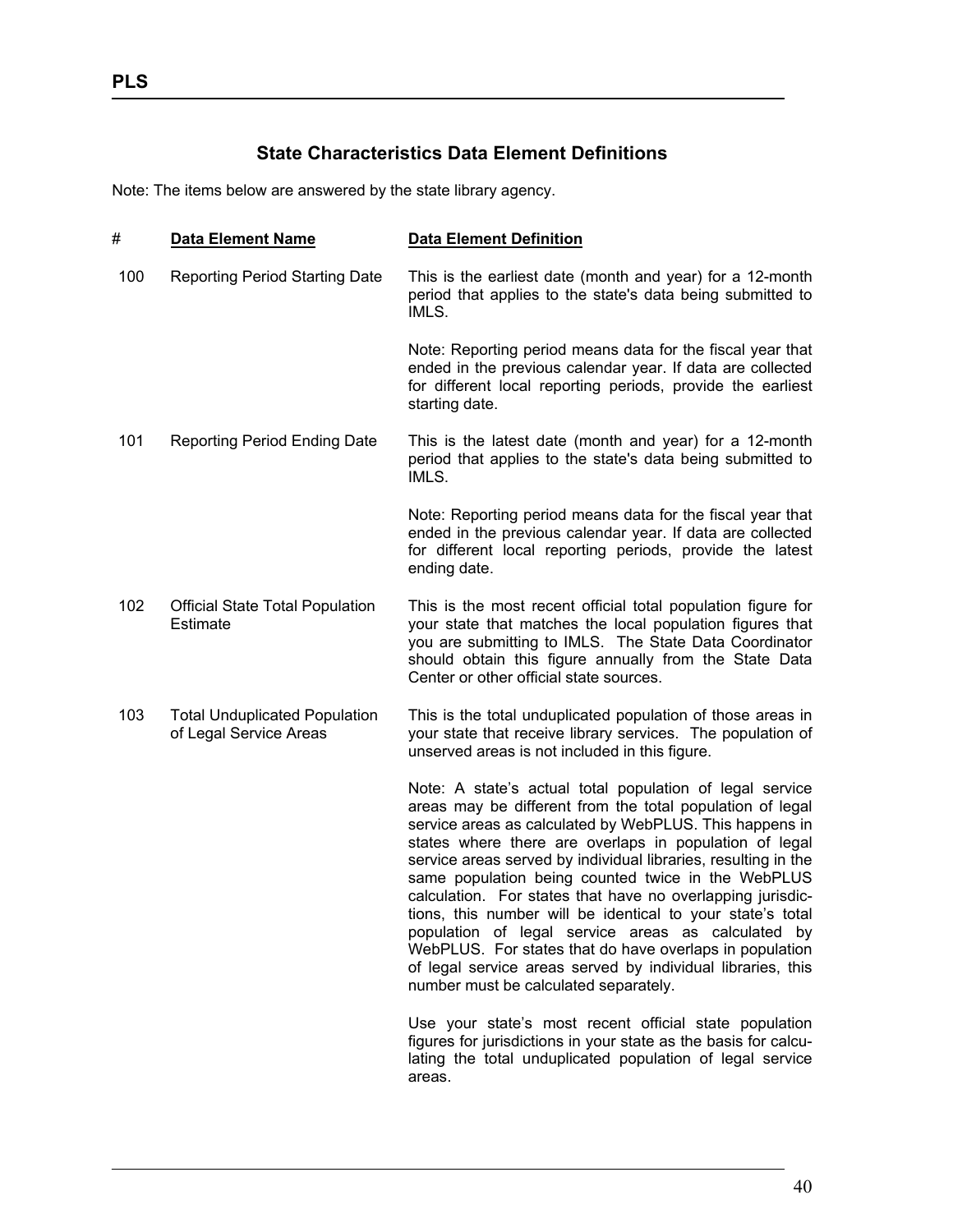## **Administrative Entity Data Element Definitions**

**Administrative Entity.** (This is not a WebPLUS Data Element.) This is the agency that is legally established under local or state law to provide public library service to the population of a local jurisdiction. The administrative entity may have a single outlet, or it may have more than one outlet.

| <u>#</u> | <b>Data Element Name</b>              | <b>Data Element Definition</b>                                                                                                                                                                                                                                                                                      |
|----------|---------------------------------------|---------------------------------------------------------------------------------------------------------------------------------------------------------------------------------------------------------------------------------------------------------------------------------------------------------------------|
| 150      | <b>FSCS ID (Automatic</b><br>Display) | This is the identification code assigned by WebPLUS to the<br>administrative entity.                                                                                                                                                                                                                                |
| 151      | LIB ID                                | This is the state-assigned identification code for<br>the<br>administrative entity.                                                                                                                                                                                                                                 |
| 152      | Name                                  | This is the legal name of the administrative entity.                                                                                                                                                                                                                                                                |
|          |                                       | Note: Provide the name of the public library. Do not use<br>acronyms. Do not abbreviate the name unless it exceeds the<br>WebPLUS field length of 60 characters. Avoid abbreviations at<br>the beginning of the name and do not punctuate abbreviations.<br>(See Standard Abbreviations for WebPLUS in Appendix I.) |
|          | <b>Street Address</b>                 |                                                                                                                                                                                                                                                                                                                     |
| 153      | <b>Street Address</b>                 | This is the complete street address of the administrative entity.                                                                                                                                                                                                                                                   |
|          |                                       | Note: Do not report a post office box or general delivery.                                                                                                                                                                                                                                                          |
| 154      | City (of street address)              | This is the city or town in which the administrative entity is<br>located.                                                                                                                                                                                                                                          |
| 155      | ZIP Code (of street address)          | This is the standard five-digit postal zip code for the street<br>address of the administrative entity.                                                                                                                                                                                                             |
| 156      | ZIP+4 (of street address)             | This is the four-digit postal ZIP code extension for the street<br>address of the administrative entity.                                                                                                                                                                                                            |
|          | <b>Mailing Address</b>                |                                                                                                                                                                                                                                                                                                                     |
| 157      | <b>Mailing Address</b>                | This is the mailing address of the administrative entity.                                                                                                                                                                                                                                                           |
| 158      | City (of mailing address)             | This is the city or town of the mailing address for the<br>administrative entity.                                                                                                                                                                                                                                   |
| 159      | ZIP Code (of mailing<br>address)      | This is the standard five-digit postal ZIP code for the mailing<br>address of the administrative entity.                                                                                                                                                                                                            |
| 160      | ZIP+4 (of mailing address)            | This is the four-digit postal ZIP code extension for the mailing<br>address of the administrative entity.                                                                                                                                                                                                           |
| 161      | County of the Entity                  | This is the county in which the headquarters of the administra-<br>tive entity is located.                                                                                                                                                                                                                          |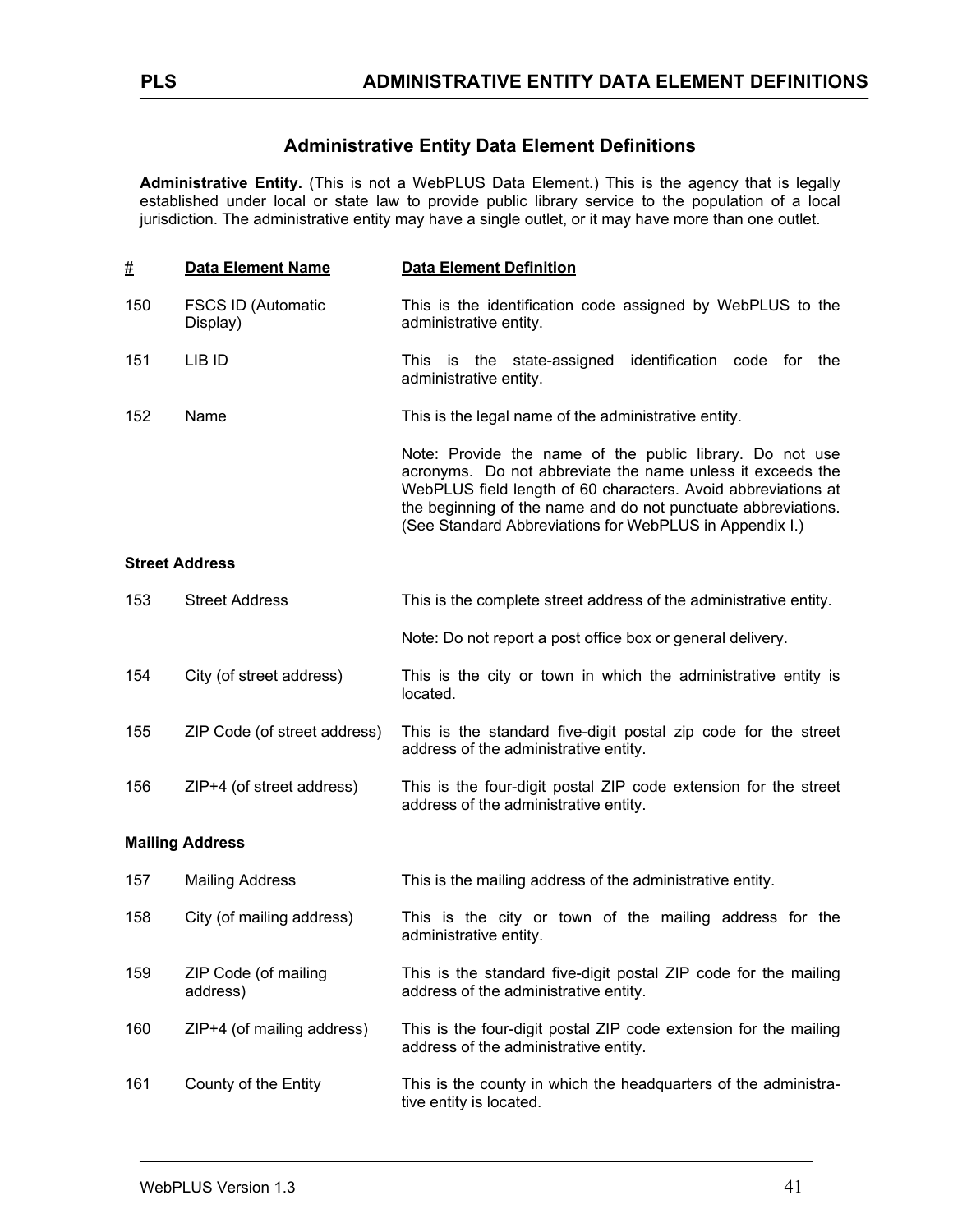| <b>PLS</b> |                                   |                                                                                                                                                                                                                                                                                                                                                                                                                                                                                                                                                                                                                                                |
|------------|-----------------------------------|------------------------------------------------------------------------------------------------------------------------------------------------------------------------------------------------------------------------------------------------------------------------------------------------------------------------------------------------------------------------------------------------------------------------------------------------------------------------------------------------------------------------------------------------------------------------------------------------------------------------------------------------|
| 162        | Phone                             | This is the telephone number of the administrative entity,<br>including area code.                                                                                                                                                                                                                                                                                                                                                                                                                                                                                                                                                             |
|            |                                   | Note: Report telephone number without spacing or punctuation.<br>If the Administrative Entity has no phone, enter "-3" (for Not<br>Applicable).                                                                                                                                                                                                                                                                                                                                                                                                                                                                                                |
| 163        | <b>Web Address</b>                | This is the Web address of the administrative entity.<br>http://www.androiden.com/                                                                                                                                                                                                                                                                                                                                                                                                                                                                                                                                                             |
|            |                                   | Note: If the Administrative Entity has no web address, enter "-<br>3" (for Not Applicable).                                                                                                                                                                                                                                                                                                                                                                                                                                                                                                                                                    |
| 200        | Interlibrary Relationship<br>Code | Select one of the following:                                                                                                                                                                                                                                                                                                                                                                                                                                                                                                                                                                                                                   |
|            |                                   | HQ—Headquarters of a Federation or Cooperative. The library<br>or entity that provides the physical space and staff who<br>manage, coordinate, or administer the programs of the<br>federation or cooperative.                                                                                                                                                                                                                                                                                                                                                                                                                                 |
|            |                                   | Note: Agencies that serve other libraries rather than the public<br>should not be reported to FSCS.                                                                                                                                                                                                                                                                                                                                                                                                                                                                                                                                            |
|            |                                   | ME-Member of a Federation or Cooperative. An autonomous<br>library joined by formal or informal agreement(s) with (a) other<br>autonomous libraries in the same state to perform various<br>services cooperatively, such as resource sharing, communica-<br>tions, etc., and (b) libraries that are part of national, multi-state<br>or statewide library federations or cooperatives. (Do not include<br>OCLC.) Do not include multiple-outlet administrative entities<br>(e.g., libraries with branches and that have the word "system" in<br>their legal name) if the entity does not have an agreement with<br>another autonomous library. |
|            |                                   | NO-Not a Member of a Federation or Cooperative.                                                                                                                                                                                                                                                                                                                                                                                                                                                                                                                                                                                                |
| 201        | Legal Basis Code                  | The legal basis is the type of local government structure within                                                                                                                                                                                                                                                                                                                                                                                                                                                                                                                                                                               |

Select one of the following:

which authorizes the library.

 CC—City/County. A multi-jurisdictional entity that is operated jointly by a county and a city.

which the entity functions. It reflects the state or local law,

 CI—Municipal Government (city, town or village). A municipal government is an organized local government authorized in a state's constitution and statutes and established to provide general government for a specific concentration of population in a defined area.

 CO—County/Parish. An organized local government authorized in a state's constitution and statutes and established to provide general government.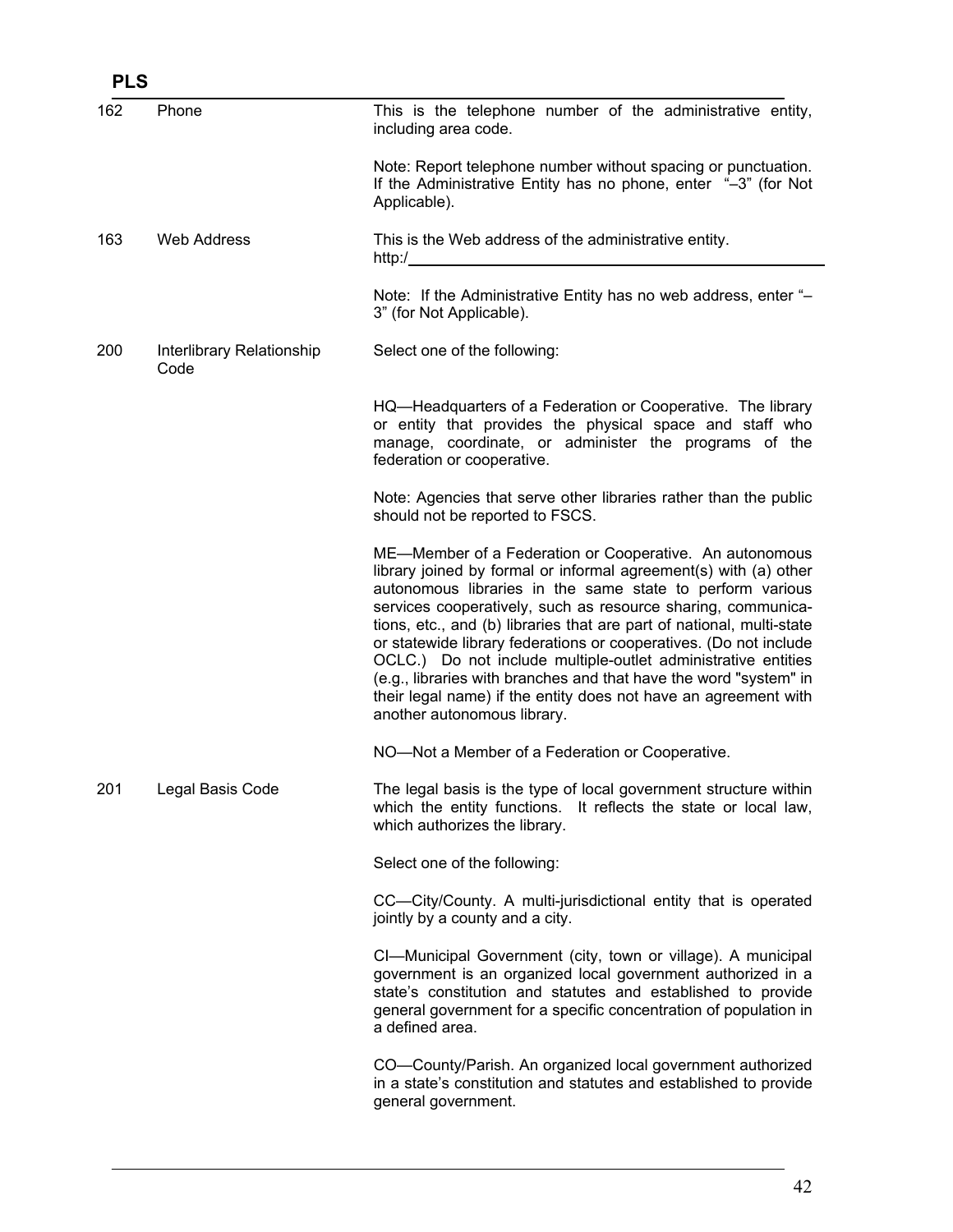LD—Library District. A library district is a local entity other than a county, municipality, township, or school district that is authorized by state law to establish and operate a public library as defined by FSCS. It has sufficient administrative and fiscal autonomy to qualify as a separate government. Fiscal autonomy requires support from local taxation dedicated to library purposes (e.g., a library tax).

 MJ—Multi-jurisdictional. An entity operated jointly by two or more units of local government under an intergovernmental agreement which creates a jointly appointed board or similar means of joint governance; to be distinguished from a library which contracts to serve other jurisdictions and from special library districts.

 Note: Please put city/county combinations under 'CC', rather than under Multi-jurisdictional.

 NL—Native American Tribal Government. An organized local government authorized and established to provide general government to residents of a Native American reservation.

Note: Include native Alaskan villages in this category.

 NP—Non-profit Association or Agency. An entity privately controlled but meeting the statutory definition of a public library in a given state; includes association libraries.

 SD—School District. An organized local entity providing public elementary, secondary, and/or higher education which, under state law, has sufficient administrative and fiscal autonomy to qualify as a separate government. Excludes "dependent public school systems" of county, municipal, township, or state governments.

OT—Other.

202 Administrative Structure Code This code identifies an autonomous library entity (administrative entity) that has its own governance and funding.

> An administrative entity is the agency that is legally established under local or state law to provide public library service to the population of a local jurisdiction. The administrative entity may have a single outlet, or it may have more than one outlet.

Select one of the following:

 MA—Administrative Entity with Multiple Direct Service Outlets where Administrative Offices are separate. An administrative entity that serves the public directly with two or more service outlets, including some combination of one central library, branch(es), bookmobile(s), and/or books-by-mail only. The administrative offices are separate from the direct service outlets and do not provide direct library services.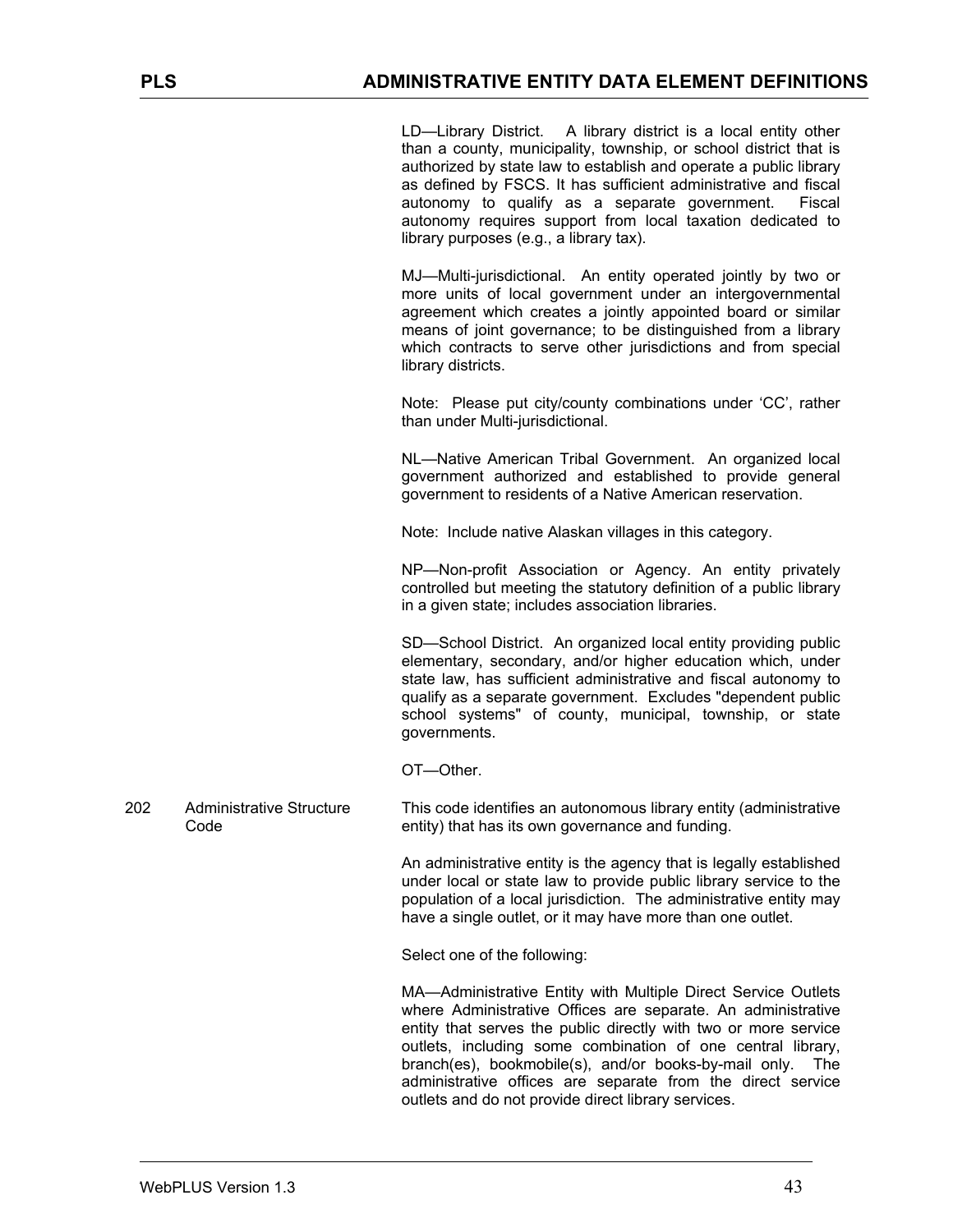|     |                                          | where Administrative Offices<br>are Not<br>Separate. An<br>administrative entity that serves the public directly with two or<br>more service outlets, including some combination of one central<br>library, branch(es), bookmobile(s), and/or books-by-mail only.                                                                                                                                            |
|-----|------------------------------------------|--------------------------------------------------------------------------------------------------------------------------------------------------------------------------------------------------------------------------------------------------------------------------------------------------------------------------------------------------------------------------------------------------------------|
|     |                                          | SO-Administrative Entity with a Single Direct Service Outlet.<br>An administrative entity that serves the public directly with one<br>central library, books-by-mail only, or one bookmobile.                                                                                                                                                                                                                |
| 203 | <b>FSCS Public Library</b><br>Definition | Answer <y>es or <n>o to the following question: "Does this<br/>public library meet all the criteria of the FSCS public library<br/>definition?"</n></y>                                                                                                                                                                                                                                                      |
|     |                                          | A public library is an entity that is established under state<br>enabling laws or regulations to serve a community, district, or<br>region, and that provides at least the following:                                                                                                                                                                                                                        |
|     |                                          | 1. An organized collection of printed or other library<br>materials, or a combination thereof;<br>2. Paid staff;                                                                                                                                                                                                                                                                                             |
|     |                                          | 3. An established schedule in which services of the staff<br>are available to the public;                                                                                                                                                                                                                                                                                                                    |
|     |                                          | 4. The facilities necessary to support such a collection,<br>staff, and schedule; and                                                                                                                                                                                                                                                                                                                        |
|     |                                          | 5. Is supported in whole or in part with public funds.                                                                                                                                                                                                                                                                                                                                                       |
|     |                                          | Note: If the library meets all of the requirements of this<br>definition, respond with a <y>es. If the library does not meet<br/>one or more of the requirements, respond with a <n>o.</n></y>                                                                                                                                                                                                               |
| 204 | Geographic Code                          | Choose from among the following types of readily available<br>Census geography, one code that either exactly or most nearly<br>describes the geographic area for which the public library has<br>been established to offer services and from which (or on behalf<br>of which) the library derives revenue, plus any areas served<br>under contract for which the library is the primary service<br>provider. |
|     |                                          |                                                                                                                                                                                                                                                                                                                                                                                                              |

MO—Administrative Entity with Multiple Direct Service Outlets

 Note: The Population of Legal Service Area (data element #208) should be reflected in the geographic code selected. For further clarification of municipal government, county/parish, and school district, refer to definitions under Legal Basis Code (data element #201). For further clarification of metropolitan area, see Metropolitan Status Code "NC—Metropolitan Area, but Not Within Central City Limits" (data element #710—Outlet Data Element Definitions).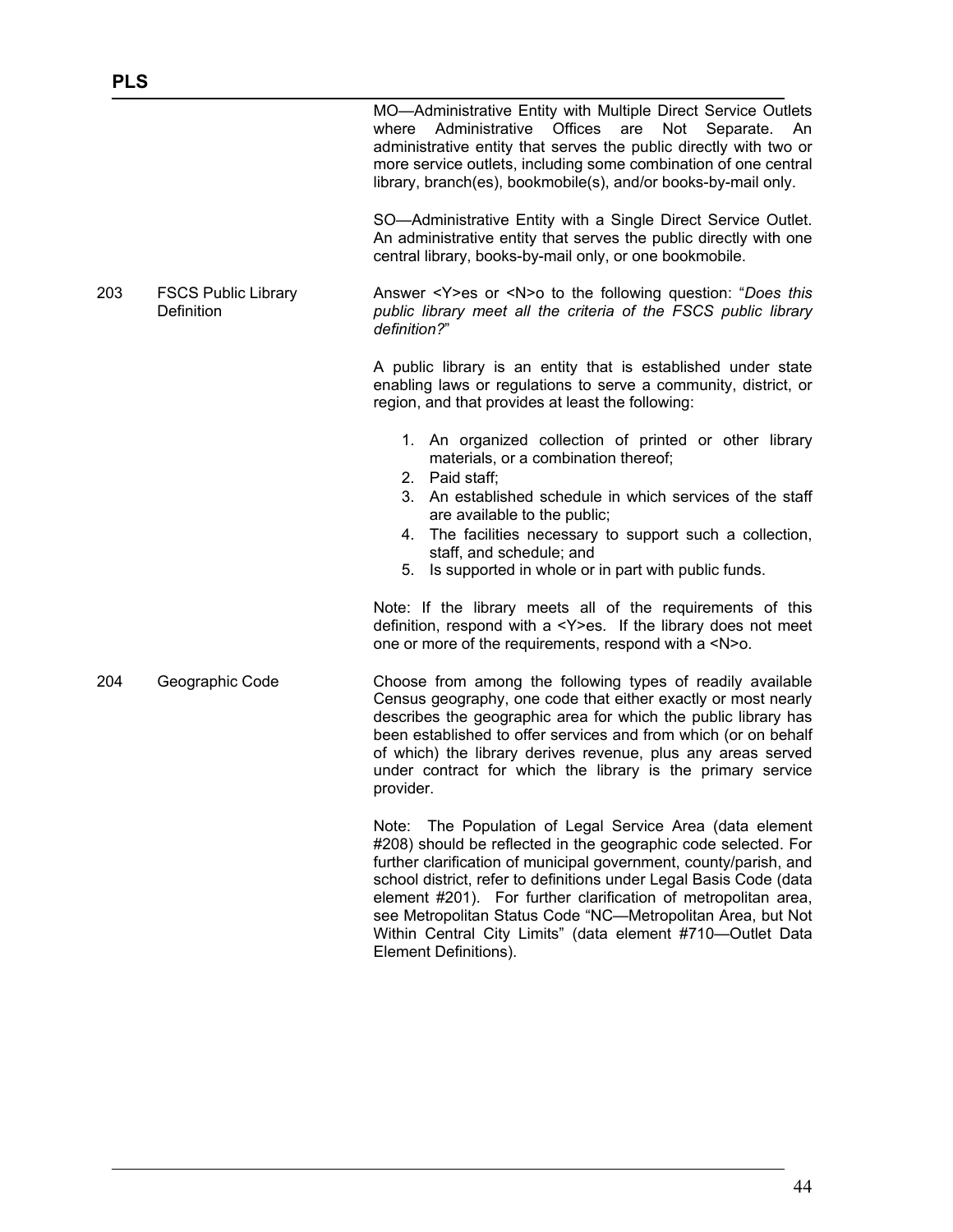|     |                                              | CI1-Municipal Government (city, town or village) (exactly)<br>CI2-Municipal Government (city, town or village) (most nearly)<br>CO1-County/Parish (exactly)<br>CO2-County/Parish (most nearly)<br>MA1-Metropolitan Area (exactly)<br>MA2-Metropolitan Area (most nearly)<br>MC1-Multi-County (exactly)<br>MC2-Multi-County (most nearly)<br>SD1-School District (exactly)<br>SD2-School District (most nearly)<br>OTH-Other                                                                                 |
|-----|----------------------------------------------|-------------------------------------------------------------------------------------------------------------------------------------------------------------------------------------------------------------------------------------------------------------------------------------------------------------------------------------------------------------------------------------------------------------------------------------------------------------------------------------------------------------|
| 205 | Legal Service Area<br><b>Boundary Change</b> | Answer <y>es or <n>o to the following question: "Did the<br/>administrative entity's legal service area boundaries change<br/>since last year?"</n></y>                                                                                                                                                                                                                                                                                                                                                     |
|     |                                              | Note: Changes are likely to result, for example, when a<br>municipality annexes land, when one municipality in a county<br>becomes either an independent city or its own county<br>necessitating its exclusion from the first county's geography, or<br>when an administrative entity contracts to provide public library<br>service for some additional geographic area other than the<br>geographic area for which it was established (e.g., a municipal<br>library contracts to serve county residents). |
| 206 | <b>Reporting Period Starting</b><br>Date     | This is the starting date (month, day, and year) for a 12-month<br>period that applies to the administrative entity's data being<br>submitted to IMLS.                                                                                                                                                                                                                                                                                                                                                      |
|     |                                              | Note: Reporting period means data for the fiscal year that<br>ended in the previous calendar year.                                                                                                                                                                                                                                                                                                                                                                                                          |
| 207 | <b>Reporting Period Ending</b><br>Date       | This is the ending date (month, day, and year) for a 12-month<br>period that applies to the administrative entity's data being<br>submitted to IMLS.                                                                                                                                                                                                                                                                                                                                                        |
|     |                                              | Note: Reporting period means data for the fiscal year that<br>ended in the previous calendar year.                                                                                                                                                                                                                                                                                                                                                                                                          |
| 208 | Population of the Legal<br>Service Area      | The number of people in the geographic area for which a public<br>library has been established to offer services and from which<br>(or on behalf of which) the library derives revenue, plus any<br>areas served under contract for which the library is the primary<br>service provider.                                                                                                                                                                                                                   |
|     |                                              | Note: The determination of this population figure shall be the<br>responsibility of the state library agency. This population figure<br>should be based on the most recent official state population<br>figures for jurisdictions in your state available from the State<br>Data Center. The State Data Coordinator should obtain these<br>figures annually from the State Data Center or other official<br>state sources.                                                                                  |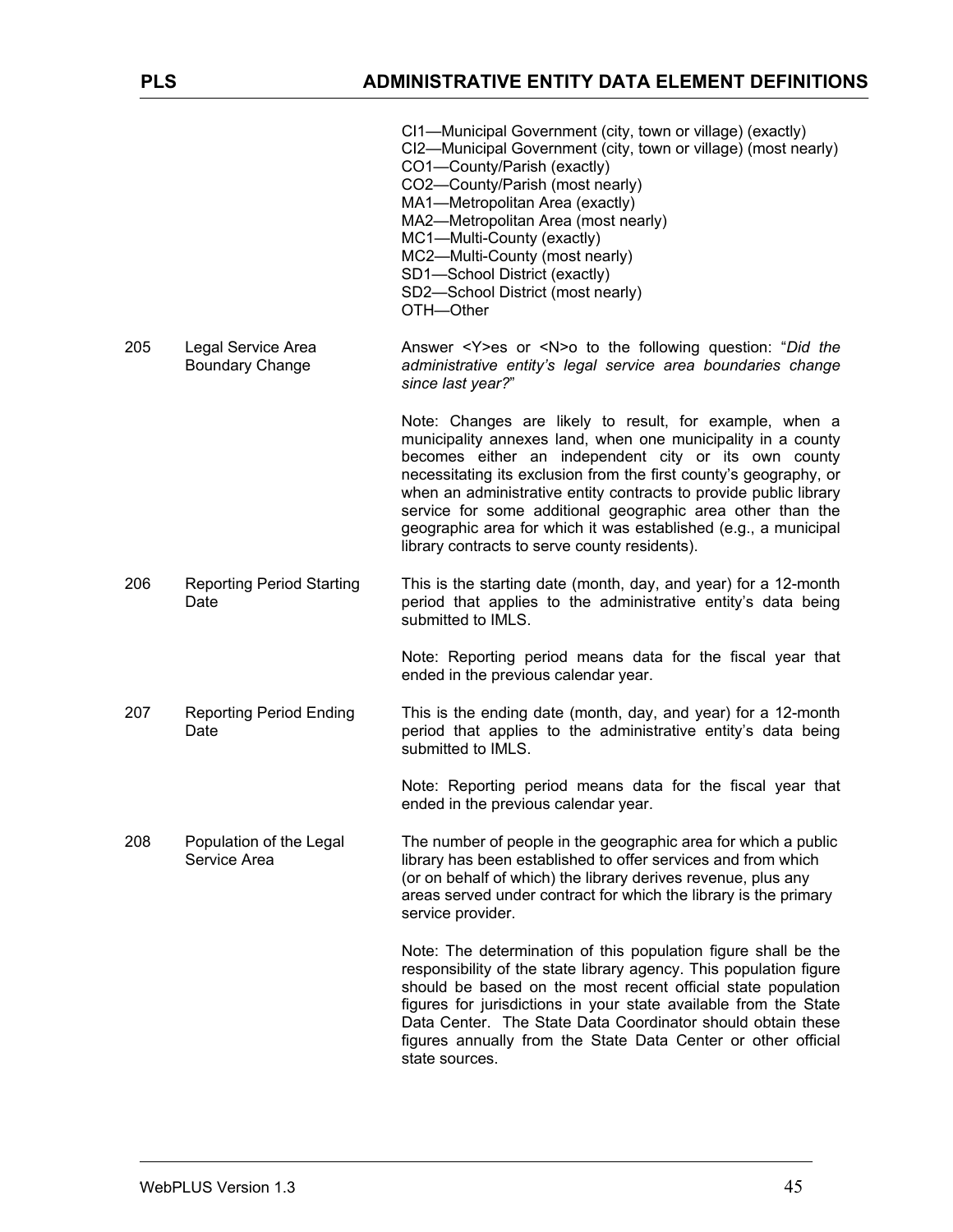| י∟ס |                                    |                                                                                                                                                                                                                                                                                                                                                                                                                                                                                                                                                                                                                                                                                                                                                                                                    |  |
|-----|------------------------------------|----------------------------------------------------------------------------------------------------------------------------------------------------------------------------------------------------------------------------------------------------------------------------------------------------------------------------------------------------------------------------------------------------------------------------------------------------------------------------------------------------------------------------------------------------------------------------------------------------------------------------------------------------------------------------------------------------------------------------------------------------------------------------------------------------|--|
| 209 | <b>Number of Central Libraries</b> | This is one type of single outlet library (SO) or the library, which<br>is the operational center of a multiple-outlet library (MO or MA).<br>Usually all processing is centralized here and the principal<br>collections are housed here. Synonymous with main library.                                                                                                                                                                                                                                                                                                                                                                                                                                                                                                                           |  |
|     |                                    | Note: Each administrative entity may report either no central<br>library or one central library. No administrative entity may<br>report more than one central library. In the administrative entity<br>file, this simply means reporting "0" or "1" for central library.<br>Where two or more libraries are considered "centrals" for state<br>or local purposes, one central library and one or more branch<br>libraries should be reported to FSCS. If you wish to identify a<br>central library in the outlet file, identify the library with the<br>largest collection as the central library for FSCS purposes, and<br>report all others as branches. Where there are several co-equal<br>outlets and no principal collection, report all such outlets as<br>branches, not central libraries. |  |
| 210 | Number of Branch Libraries         | A branch library is an auxiliary unit of an administrative entity<br>which has at least all of the following:                                                                                                                                                                                                                                                                                                                                                                                                                                                                                                                                                                                                                                                                                      |  |
|     |                                    | Separate quarters;<br>1.<br>2. An organized collection of library materials;<br>Paid staff; and<br>3.<br>Regularly scheduled hours for being open to the public.<br>4.                                                                                                                                                                                                                                                                                                                                                                                                                                                                                                                                                                                                                             |  |
| 211 | Number of Bookmobiles              | A bookmobile is a traveling branch library. It consists of at least<br>all of the following:                                                                                                                                                                                                                                                                                                                                                                                                                                                                                                                                                                                                                                                                                                       |  |
|     |                                    | A truck or van that carries an organized collection of<br>1.<br>library materials;<br>Paid staff; and<br>2.<br>3.<br>Regularly scheduled hours (bookmobile stops) for<br>being open to the public.                                                                                                                                                                                                                                                                                                                                                                                                                                                                                                                                                                                                 |  |

 Note: Count the number of vehicles in use, not the number of stops the vehicle makes.

## **PAID STAFF (FULL-TIME EQUIVALENT)**

Report figures as of the last day of the fiscal year. Include all positions funded in the library's budget whether those positions are filled or not. To ensure comparable data, 40 hours per week has been set as the measure of full-time employment (FTE). For example, 60 hours per week of part-time work by employees in a staff category divided by the 40-hour measure equals 1.50 FTEs.

| 250 | ALA-MLS                 | Librarians with master's degrees from programs of library and<br>information studies accredited by the American Library<br>Association.                                                                                                                                                                    |
|-----|-------------------------|------------------------------------------------------------------------------------------------------------------------------------------------------------------------------------------------------------------------------------------------------------------------------------------------------------|
| 251 | <b>Total Librarians</b> | Persons with the title of librarian who do paid work that usually<br>requires professional training and skill in the theoretical or<br>scientific aspects of library work, or both, as distinct from its<br>mechanical or clerical aspect. This data element also includes<br>ALA-MLS (data element #250). |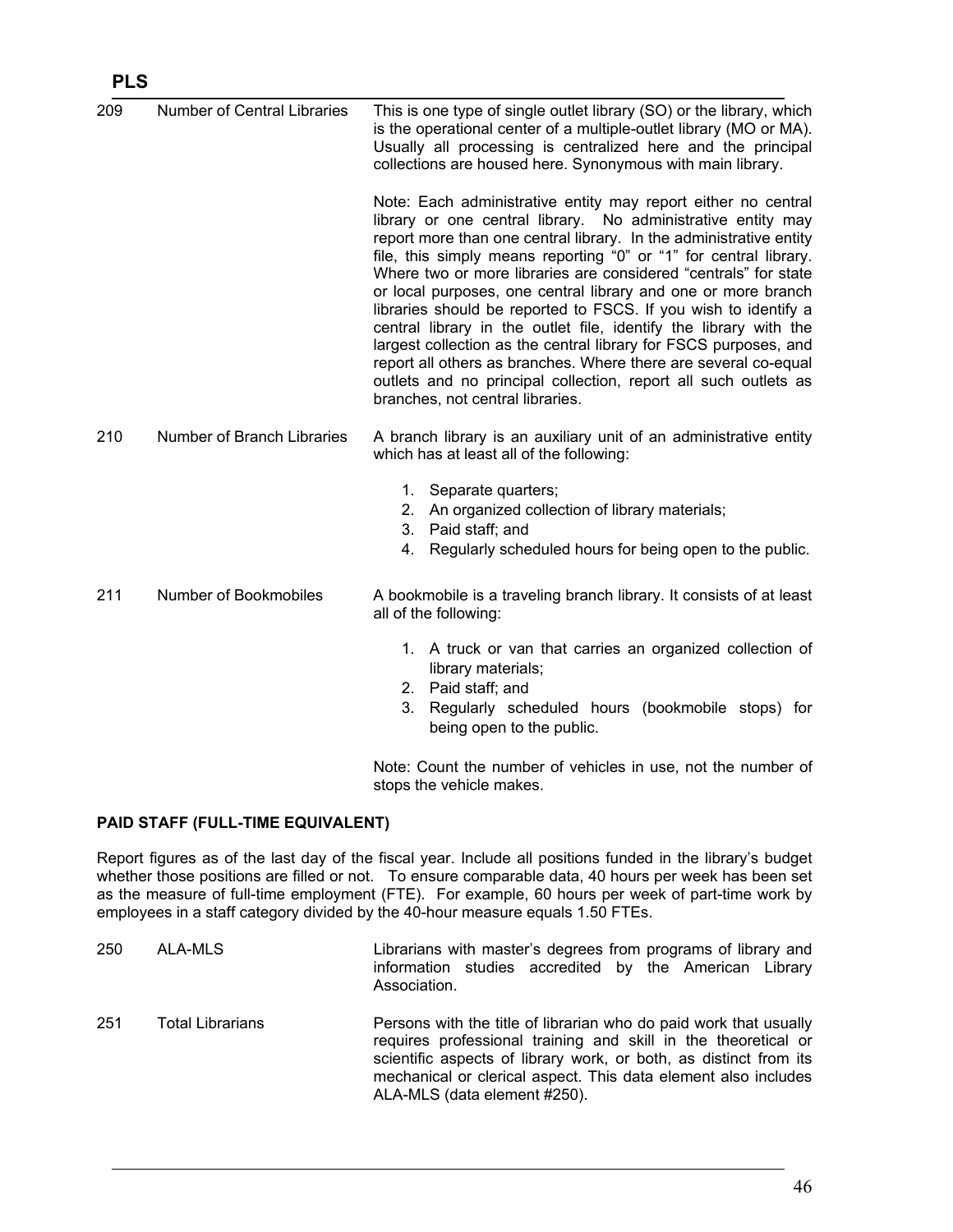| 252 | All Other Paid Staff        | This includes all other FTE employees paid from the reporting<br>unit budget, including plant operations, security, and<br>maintenance staff. |
|-----|-----------------------------|-----------------------------------------------------------------------------------------------------------------------------------------------|
| 253 | <b>Total Paid Employees</b> | This is the sum of Total Librarians and All Other Paid Staff<br>(data elements #251 and #252).                                                |

### **OPERATING REVENUE**

Report revenue used for operating expenditures as defined below. Include federal, state, local, or other grants. DO NOT include revenue for major capital expenditures, contributions to endowments, revenue passed through to another agency (e.g., fines), or funds unspent in the previous fiscal year (e.g., carryover). (Funds transferred from one public library to another public library should be reported by only one of the public libraries. The State Data Coordinator shall determine which library will report these funds.)

| 300 | <b>Local Government Revenue</b>      | This includes all local government funds designated by the<br>community, district, or region and available for expenditure by<br>the public library. Do not include the value of any contributed<br>or in-kind services or the value of any gifts and donations,<br>library fines, fees, or grants.                                                                                                               |
|-----|--------------------------------------|-------------------------------------------------------------------------------------------------------------------------------------------------------------------------------------------------------------------------------------------------------------------------------------------------------------------------------------------------------------------------------------------------------------------|
|     |                                      | Do not include state, federal, and other funds passed through<br>local government for library use. Report these funds with state<br>government revenue or federal government revenue, as<br>appropriate.                                                                                                                                                                                                          |
| 301 | <b>State Government Revenue</b>      | These are all funds distributed to public libraries by state<br>government for expenditure by the public libraries, except for<br>federal money distributed by the state. This includes funds from<br>such sources as penal fines, license fees, and mineral rights.                                                                                                                                              |
|     |                                      | Note: If operating revenue from consolidated taxes is the result<br>of state legislation, the revenue should be reported under state<br>revenue (even though the revenue may be from multiple<br>sources).                                                                                                                                                                                                        |
| 302 | <b>Federal Government</b><br>Revenue | This includes all federal government funds distributed to public<br>libraries for expenditure by the public libraries, including federal<br>money distributed by the state.                                                                                                                                                                                                                                       |
| 303 | <b>Other Operating Revenue</b>       | This is all operating revenue other than that reported under<br>local, state, and federal (data elements #300, #301, and #302).<br>Include, for example, monetary gifts and donations received in<br>the current year, interest, library fines, fees for library services,<br>or grants. Do not include the value of any contributed or in-kind<br>services or the value of any non-monetary gifts and donations. |
| 304 | <b>Total Operating Revenue</b>       | This is the sum of Local Government Revenue, State<br>Government Revenue, Federal Government Revenue, and<br>Other Operating Revenue (data elements #300 through #303).                                                                                                                                                                                                                                           |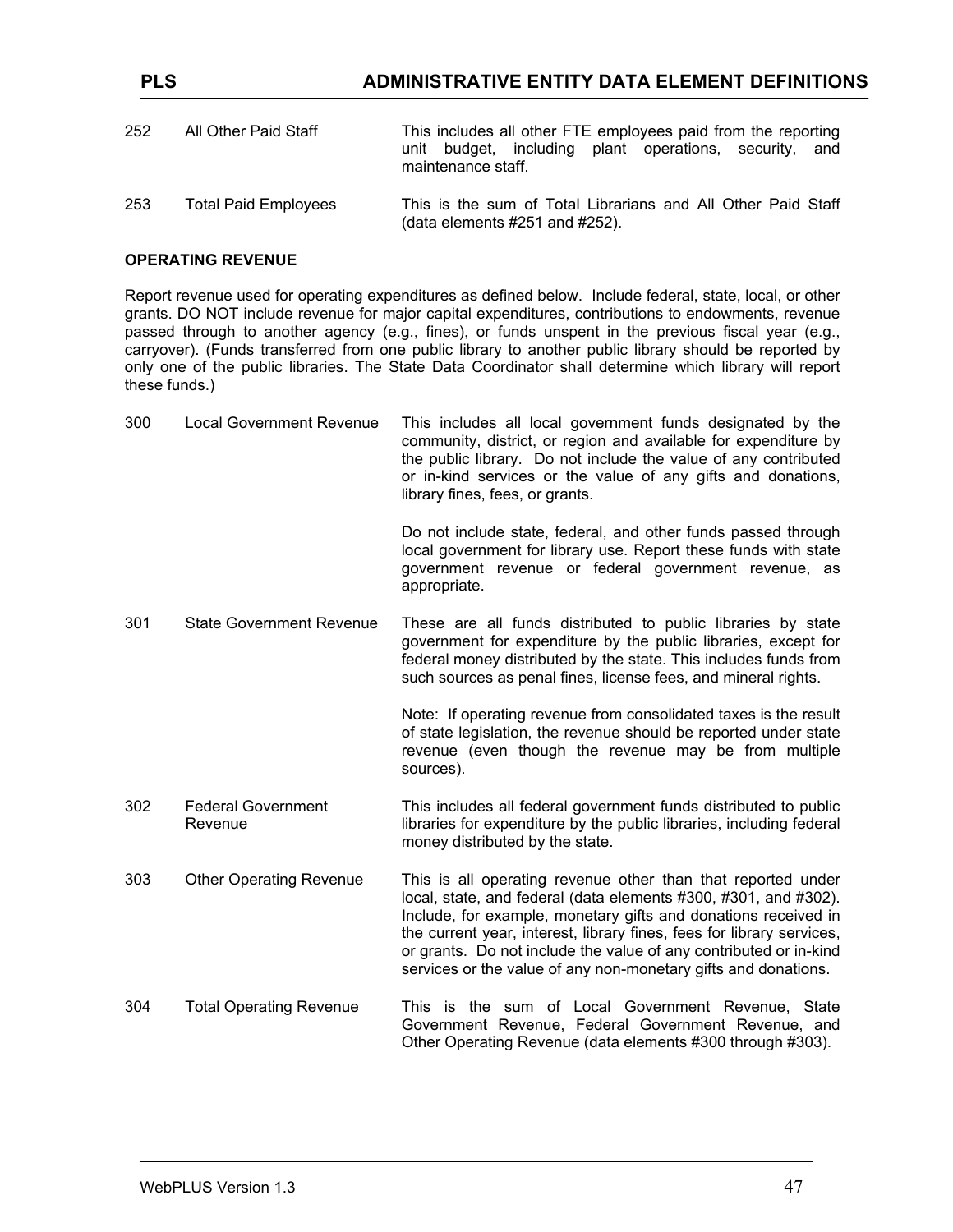### **OPERATING EXPENDITURES**

Operating expenditures are the current and recurrent costs necessary to support the provision of library services. Significant costs, especially benefits and salaries, that are paid by other taxing agencies (government agencies with the authority to levy taxes) "on behalf of" the library may be included if the information is available to the reporting agency. Only such funds that are supported by expenditure documents (such as invoices, contracts, payroll records, etc.) at the point of disbursement should be included. Do not report the value of free items as expenditures. Do not report estimated costs as expenditures. Do not report capital expenditures under this category.

### **Staff Expenditures**

| 350 | Salaries & Wages<br><b>Expenditures</b>         | This includes salaries and wages for all library staff (including<br>plant operations, security, and maintenance staff) for the fiscal<br>year. Include salaries and wages before deductions but exclude<br>employee benefits.                                                                                                                                                                                                                                                                                                       |
|-----|-------------------------------------------------|--------------------------------------------------------------------------------------------------------------------------------------------------------------------------------------------------------------------------------------------------------------------------------------------------------------------------------------------------------------------------------------------------------------------------------------------------------------------------------------------------------------------------------------|
| 351 | <b>Employee Benefits</b><br><b>Expenditures</b> | These are the benefits outside of salaries and wages paid and<br>accruing to employees (including plant operations, security, and<br>maintenance staff), regardless of whether the benefits or<br>equivalent cash options are available to all employees. Include<br>amounts for direct paid employee benefits including Social<br>retirement, medical insurance, life<br>insurance.<br>Security.<br>guaranteed disability income protection, unemployment compen-<br>sation, workmen's compensation, tuition, and housing benefits. |
| 352 | <b>Total Staff Expenditures</b>                 | This is the sum of Salaries & Wages Expenditures and<br>Employee Benefits Expenditures (data elements #350 and<br>#351).                                                                                                                                                                                                                                                                                                                                                                                                             |

### **Collection Expenditures**

This includes all operating expenditures from the library budget for all materials in print, microform, electronic, and other formats considered part of the collection, whether purchased, leased, or licensed. Exclude charges or fees for interlibrary loans and expenditures for document delivery.

- 353 Print Materials **Expenditures** Report all operating expenditures for the following print materials: books, serial back files, current serial subscriptions, government documents, and any other print acquisitions.
- 354 Electronic Materials **Expenditures** Report all operating expenditures for electronic (digital) materials. Types of electronic materials include e-books, eserials (including journals), government documents, databases (including locally mounted, full text or not), electronic files, reference tools, scores, maps, or pictures in electronic or digital format, including materials digitized by the library. Electronic materials can be distributed on magnetic tape, diskettes, computer software, CD-ROM, or other portable digital carrier, and can be accessed via a computer, via access to the Internet, or by using an e-book reader. Include expenditures for materials held locally and for remote materials for which permanent or temporary access rights have been acquired. Include expenditures for database licenses. [Note: Based on ISO 2789 definition.]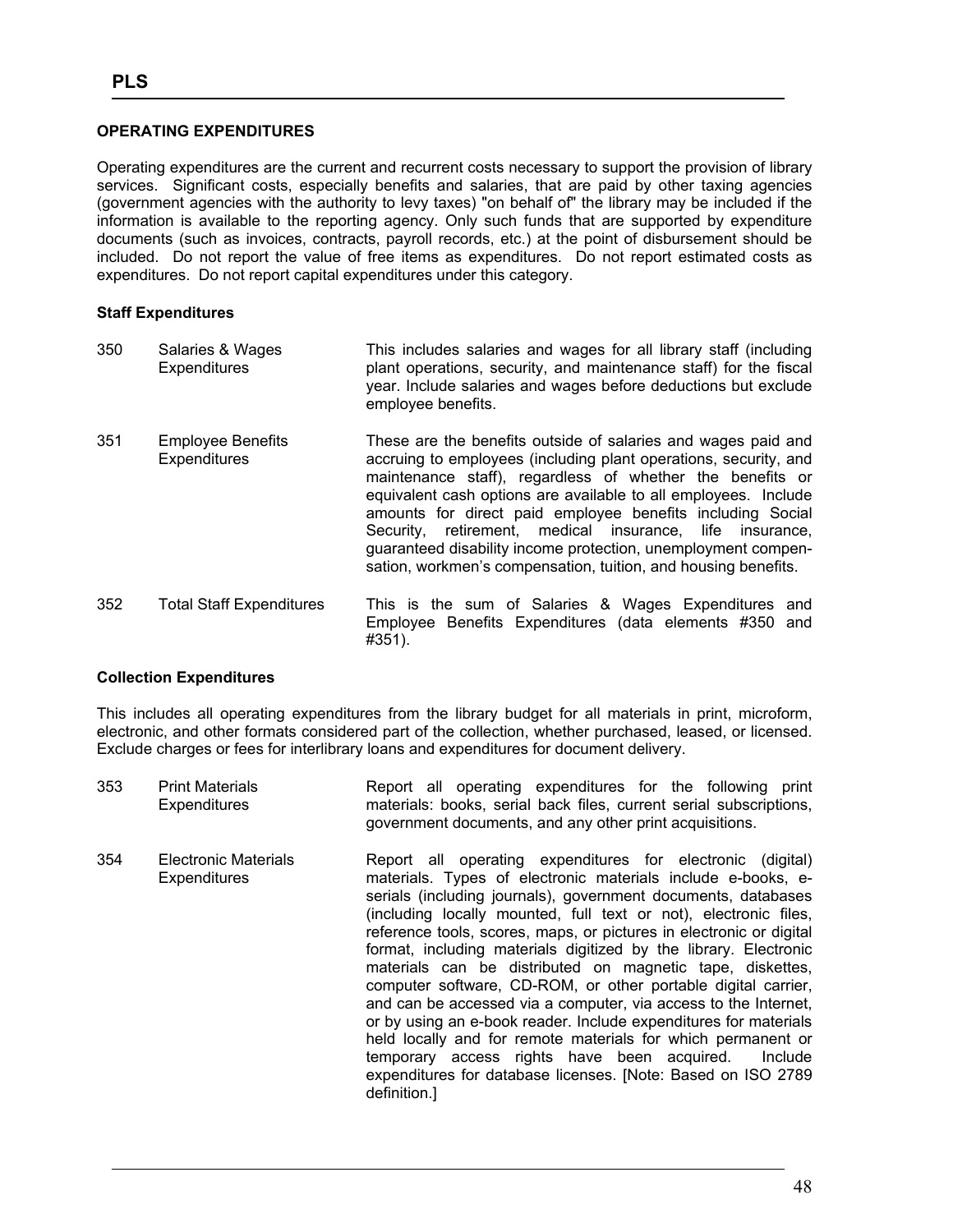Note: Expenditures for computer software used to support library operations or to link to external networks, including the Internet, are reported under Other Operating Expenditures (data element #357).

- 355 Other Materials **Expenditures** Report all operating expenditures for other materials, such as microform, audio, video, DVD, and materials in new formats.
- 356 Total Collection **Expenditures** This is the sum of Print Materials Expenditures, Electronic Materials Expenditures, and Other Materials Expenditures (data elements #353, #354, and #355).
- 357 Other Operating **Expenditures** This includes all expenditures other than those reported for Total Staff Expenditures (data element #352) and Total Collection Expenditures (data element #356).

 Note: Include expenses such as binding, supplies, repair or replacement of existing furnishings and equipment; and costs of computer hardware and software used to support library operations or to link to external networks, including the Internet. Report contracts for services, such as costs of operating and maintaining physical facilities, and fees paid to a consultant, auditor, architect, attorney, etc.

358 Total Operating **Expenditures** This is the sum of Total Staff Expenditures, Total Collection Expenditures, and Other Operating Expenditures (data elements #352, #356, and #357).

### **CAPITAL REVENUE**

Report all revenue to be used for major capital expenditures, by source of revenue. Include funds received for (a) site acquisition; (b) new buildings; (c) additions to or renovation of library buildings; (d) furnishings, equipment, and initial collections (print, non-print, and electronic) for new buildings, building additions, or building renovations; (e) computer hardware and software used to support library operations, to link to networks, or to run information products; (f) new vehicles; and (g) other one-time major projects. Exclude revenue to be used for replacement and repair of existing furnishings and equipment, regular purchase of library materials, and investments for capital appreciation. Exclude income passed through to another agency (e.g., fines), or funds unspent in the previous fiscal year (e.g., carryover). Funds transferred from one public library to another public library should be reported by only one of the public libraries. Report federal, state, local, and other revenue to be used for major capital expenditures in the following categories:

| 400 | <b>Local Government Capital</b><br>Revenue   | Report all governmental funds designated by the community,<br>district, or region and available to the public library for the<br>purpose of major capital expenditures, except for state and/or<br>federal money distributed by the local government. |
|-----|----------------------------------------------|-------------------------------------------------------------------------------------------------------------------------------------------------------------------------------------------------------------------------------------------------------|
| 401 | <b>State Government Capital</b><br>Revenue   | Report all funds distributed to public libraries by<br>state<br>government for expenditure by the public libraries for the<br>purpose of major capital expenditures, except for federal money<br>distributed by the state.                            |
| 402 | <b>Federal Government</b><br>Capital Revenue | Report federal governmental funds, including federal funds<br>distributed by the state or locality, and grants and aid received<br>by the library for the purpose of major capital expenditures.                                                      |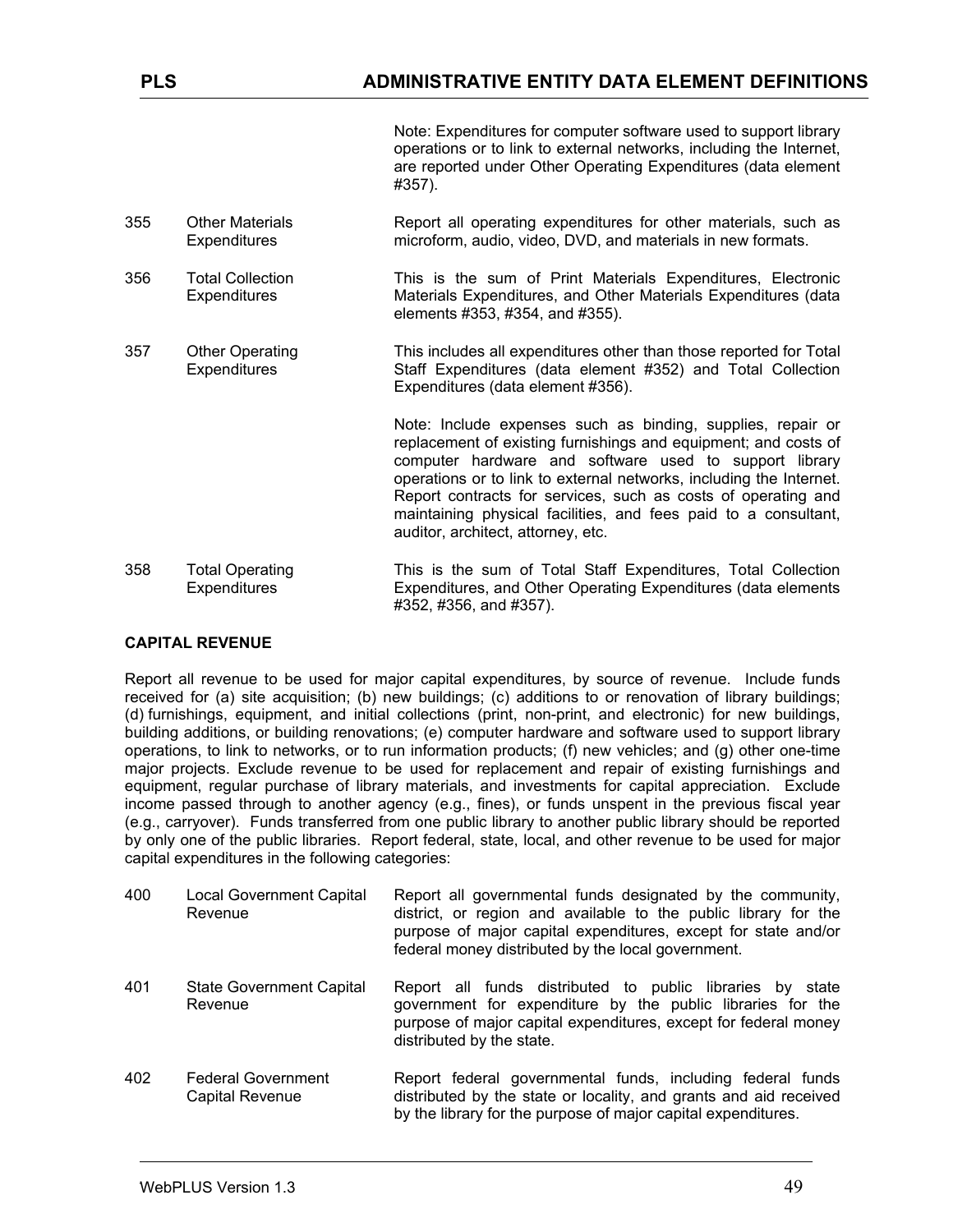| 403 | <b>Other Capital Revenue</b> | Report private (non-governmental funds), including<br>grants<br>received by the library for the purpose of major capital<br>expenditures.                                                           |
|-----|------------------------------|-----------------------------------------------------------------------------------------------------------------------------------------------------------------------------------------------------|
| 404 | <b>Total Capital Revenue</b> | This is the sum of Local Government Capital Revenue, State<br>Government Capital Revenue, Federal Government Capital<br>Revenue, and Other Capital Revenue (data elements #400<br>through $#403$ ). |
|     |                              | Note: The amounts reported for Total Capital Revenue and<br>Total Capital Expenditures are not expected to be equal.                                                                                |

### **CAPITAL EXPENDITURES**

**PLS** 

405 Total Capital Expenditures Report major capital expenditures (the acquisition of or additions to fixed assets). Examples include expenditures for (a) site acquisitions; (b) new buildings; (c) additions to or renovation of library buildings; (d) furnishings, equipment, and initial book stock for new buildings, building additions, or building renovations; (e) library automation systems; (f) new vehicles; and (g) other one-time major projects. Include federal, state, local, or other revenue used for major capital expenditures. Only funds that are supported by expenditure documents (e.g., invoices, contracts, payroll records, etc.) at the point of disbursement should be included. Estimated costs are not included. Exclude expenditures for replacement and repair of existing furnishings and equipment, regular purchase of library materials, and investments for capital appreciation. Exclude contributions to endowments, or revenue passed through to another agency (e.g., fines). Funds transferred from one public library to another public library should be reported by only one of the public libraries.

## **LIBRARY COLLECTION**

This section of the survey collects data on selected types of materials. It does not cover all materials (i.e., microform, scores, maps, and pictures) for which expenditures are reported under Print Materials Expenditures, Electronic Materials Expenditures, and Other Materials Expenditures (data elements #353, #354, and #355). Under this category report only items the library has acquired as part of the collection and catalogued, whether purchased, leased, licensed, or donated as gifts.

450 Print Materials Report a single figure that includes both of the following:

 1. Books in print. Books are non-serial printed publications (including music and maps) that are bound in hard or soft covers, or in loose-leaf format. Include non-serial government documents. Report the number of physical units, including duplicates. For smaller libraries, if volume data are not available, count the number of titles. Books packaged together as a unit (e.g., a 2-volume set) and checked out as a unit are counted as one physical unit.

50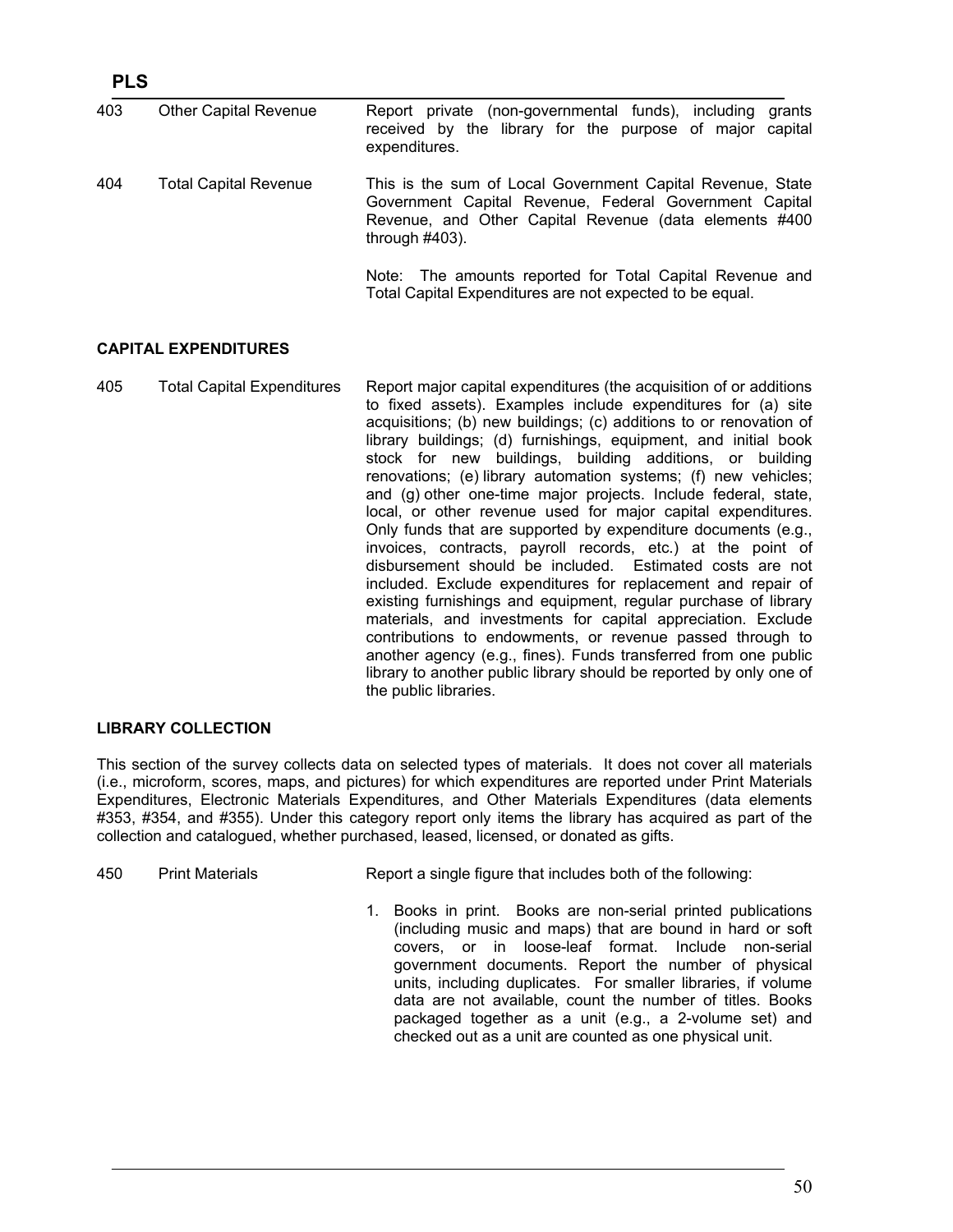|     |                                | 2. Serial back files in print. Serials are publications issued in<br>successive parts, usually at regular intervals, that are<br>intended to be continued indefinitely. Serials include<br>periodicals (magazines); newspapers; annuals (reports,<br>yearbooks, etc.); journals, memoirs, proceedings, and<br>transactions of societies; and numbered monographic<br>series. Government documents and reference tools are<br>often issued as serials. Except for the current volume, count<br>unbound serials as a volume when the library has at least<br>half of the issues in a publisher's volume. Report the number<br>of physical units, including duplicates. For smaller libraries, if<br>volume data are not available, count the number of titles.<br>Serials packaged together as a unit (e.g., a 2-volume serial<br>monograph) and checked out as a unit are counted as one<br>physical unit. |
|-----|--------------------------------|-----------------------------------------------------------------------------------------------------------------------------------------------------------------------------------------------------------------------------------------------------------------------------------------------------------------------------------------------------------------------------------------------------------------------------------------------------------------------------------------------------------------------------------------------------------------------------------------------------------------------------------------------------------------------------------------------------------------------------------------------------------------------------------------------------------------------------------------------------------------------------------------------------------|
| 451 | Electronic Books (E-<br>Books) | E-books are digital documents (including those digitized by the<br>library), licensed or not, where searchable text is prevalent, and<br>which can be seen in analogy to a printed book (monograph).<br>Include non-serial government documents. E-books are loaned<br>to users on portable devices (e-book readers) or by transmitting<br>the contents to the user's personal computer for a limited time.<br>Include e-books held locally and remote e-books for which<br>permanent or temporary access rights have been acquired.<br>Report the number of physical or electronic units, including<br>duplicates, for all outlets. For smaller libraries, if volume data are<br>not available, the number of titles may be counted. E-books<br>packaged together as a unit (e.g., multiple titles on a single e-<br>book reader) and checked out as a unit are counted as one unit.                     |
|     |                                | Note: Under this category report only items the library has<br>selected as part of the collection and made accessible through<br>the library's Online Public Access Catalog (OPAC).                                                                                                                                                                                                                                                                                                                                                                                                                                                                                                                                                                                                                                                                                                                       |
| 452 | Audio*                         | These are materials on which sounds (only) are stored<br>(recorded) and that can be reproduced (played<br>back)<br>mechanically,<br>electronically,<br>both.<br>or<br>Include<br>records,<br>audiocassettes, audio cartridges, audio discs (including audio-<br>CD-ROMs), audio-reels, talking books, and other sound<br>recordings, such as web-based or downloaded audiobooks and<br>MP3 files.                                                                                                                                                                                                                                                                                                                                                                                                                                                                                                         |
|     |                                | Report the number of units, both physical and electronic,<br>including duplicates. Items packaged together as a unit (e.g.,<br>two audiocassettes for one recorded book) and checked out as<br>a unit are counted as one physical unit. For electronic units,<br>report only items the library has selected as part of the collection<br>and made accessible through the library's Online Public Access<br>Catalog (OPAC).                                                                                                                                                                                                                                                                                                                                                                                                                                                                                |
| 453 | Video*                         | These are materials on which moving pictures are recorded, with<br>or without sound. Electronic playback reproduces pictures, with<br>or without sound, using a television receiver or monitor. Video<br>formats may include tape, DVD, CD-ROM, web-based or<br>downloaded files, etc.                                                                                                                                                                                                                                                                                                                                                                                                                                                                                                                                                                                                                    |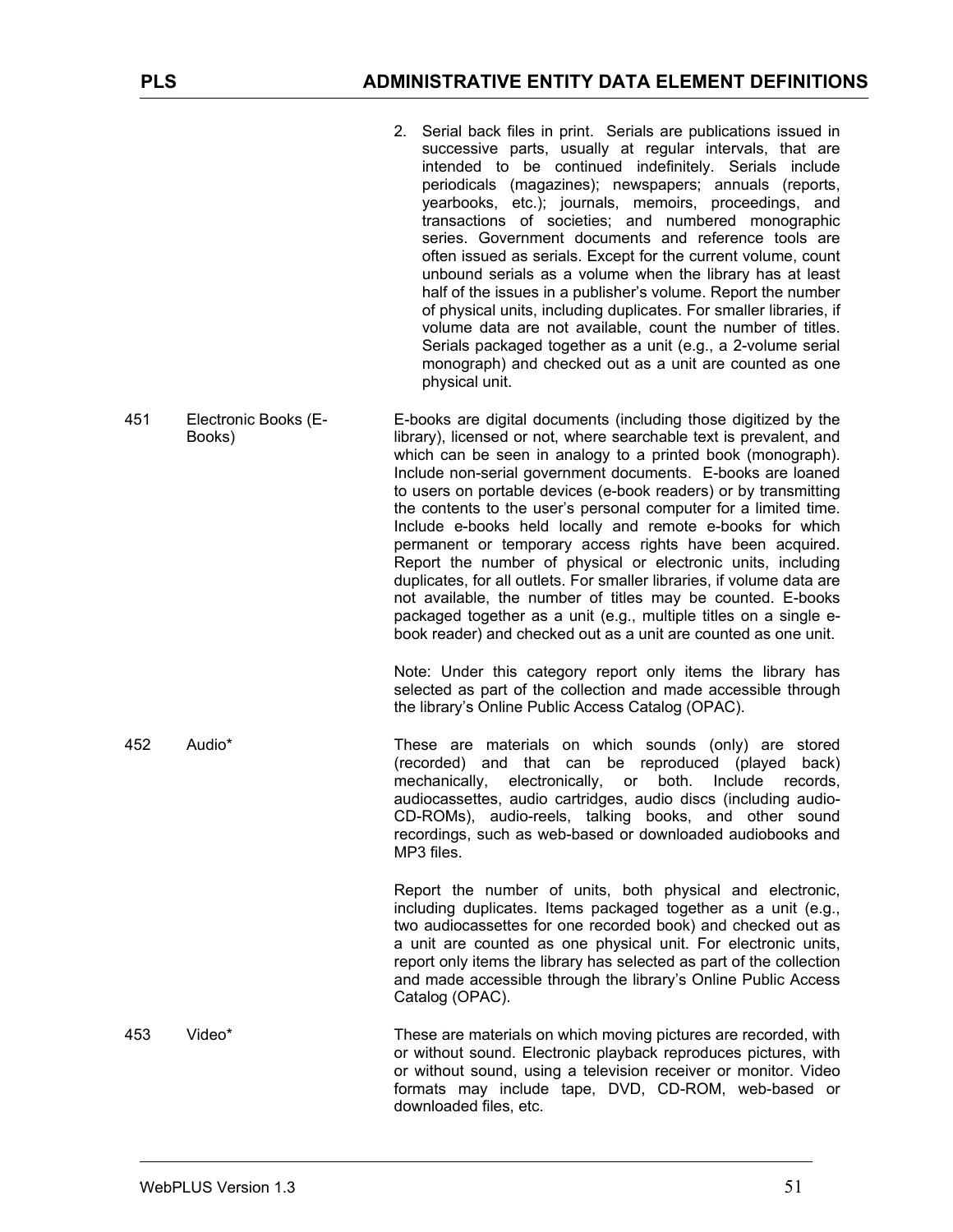Report the number of units, both physical and electronic, including duplicates. Items packaged together as a unit (e.g., two video cassettes for one movie) and checked out as a unit are counted as one physical unit. For electronic units, report only items the library has selected as part of the collection and made accessible through the library's Online Public Access Catalog (OPAC).

#### **Licensed Databases**

Report the number of licensed databases (including locally mounted or remote, full-text or not) for which temporary or permanent access rights have been acquired through payment by the library, or by formal agreement with the State Library or a cooperative agreement within the state or region. A database is a collection of electronically stored data or unit records (facts, bibliographic data, abstracts, texts) with a common user interface and software for the retrieval and manipulation of the data.

Note: The data or records are usually collected with a particular intent and relate to a defined topic. A database may be issued on CD-ROM, diskette, or other direct access method, or as a computer file accessed via dial-up methods or via the Internet. Subscriptions to individual electronic serial titles are reported under Current Electronic Serial Subscriptions (data element #459). Each database is counted individually even if access to several databases is supported through the same vendor interface

Report the number of licensed databases acquired through payment or formal agreement, by source of access:

- 454 Local
- 455 State (state government or state library)
- 456 Other cooperative agreements (or consortia) within state or region
- 457 Total Licensed Databases This is the sum of Local, State, and Other licensed databases (data elements #454 through #456).

#### **Current Serial Subscriptions**

Current serial subscriptions are arrangements by which, in return for a sum paid in advance, serials are provided for a specified number of issues. Include current serial subscriptions in print, electronic, and digital formats.

458 Current Print Serial **Subscriptions** Report the number of current print serial subscriptions, including duplicates, for all outlets. Examples of serials are periodicals (magazines), newspapers, annuals, some government documents, some reference tools, and numbered monographic series.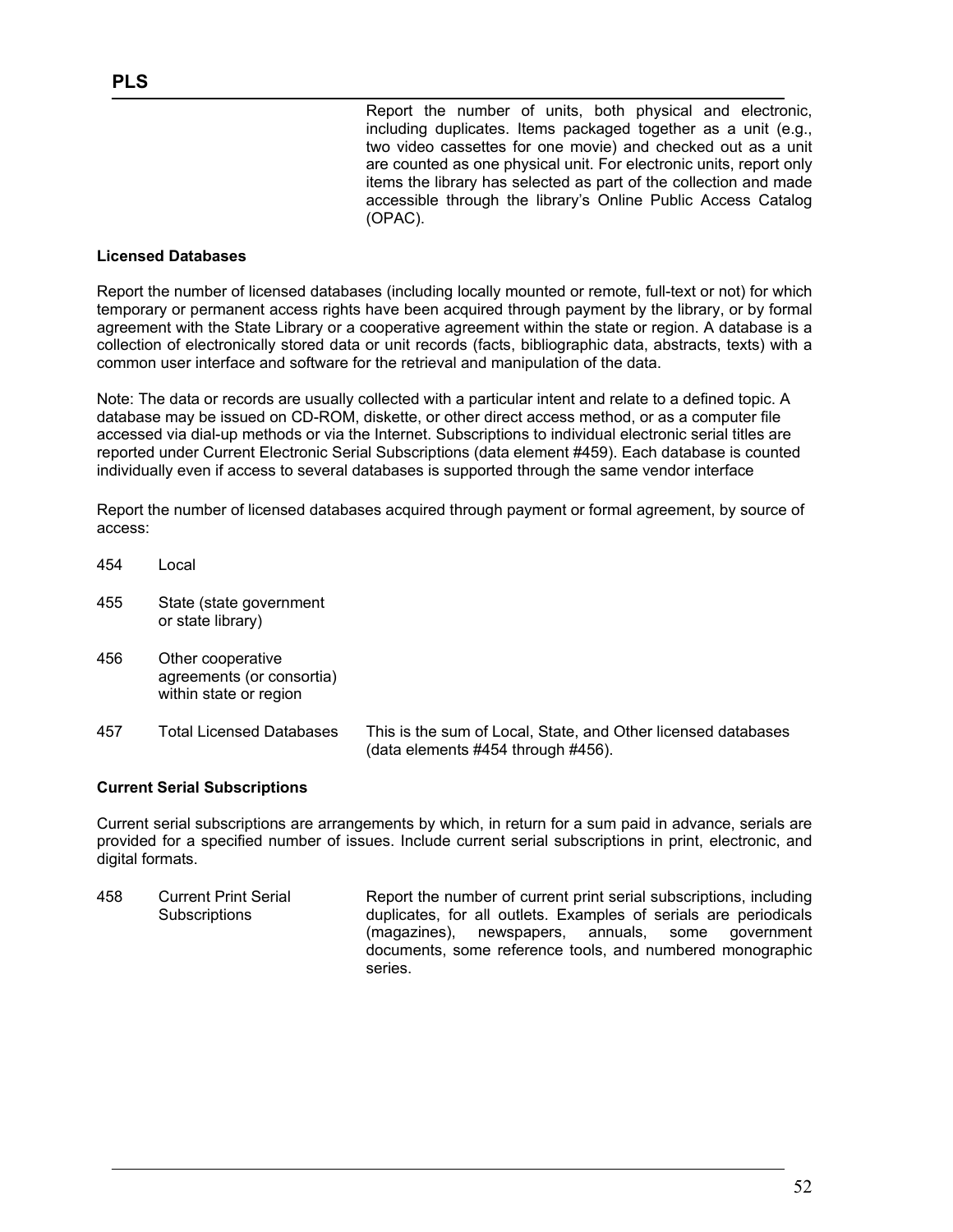459 Current Electronic Serial **Subscriptions** Report the number of current electronic, electronic and other format, and digital serial subscriptions (e-serials, e-journals), including duplicates, for all outlets. Examples include periodicals (magazines), news-papers, annuals, some government documents, some reference tools, and numbered monographic series distributed in the following ways: (a) via the Internet (e.g., HTML, PDF, JPEG, or compressed file formats such as zipped files), (b) on CD-ROM or other portable digital carrier, (c) on databases (including locally mounted databases), and (d) on diskettes or magnetic tapes. Electronic serial subscriptions include serials held locally or remote resources that the library has authorization to access, including those available through statewide or consortia agreements. Do not include subscriptions to indexing and abstracting databases that include full-text serial content (e.g., EBSCO Host, ProQuest, OCLC FirstSearch).

## **SERVICES**

| 500 | Public Service Hours Per Year | This is the sum of annual public service hours for outlets.                                                                                                                                                                                                                                                                                                                                                                                                                                                                                                                                                                                               |
|-----|-------------------------------|-----------------------------------------------------------------------------------------------------------------------------------------------------------------------------------------------------------------------------------------------------------------------------------------------------------------------------------------------------------------------------------------------------------------------------------------------------------------------------------------------------------------------------------------------------------------------------------------------------------------------------------------------------------|
|     |                               | Note: Include the hours open for public service for Centrals<br>(data element #209), Branches (data element #210),<br>Bookmobiles (data element #211), and Books-by-Mail Only.<br>For each bookmobile, count only the hours during which the<br>bookmobile is open to the public. For administrative entities<br>that offer ONLY books-by-mail service, count the hours that<br>the outlet is staffed for service. Minor variations in scheduled<br>public service hours need not be included, however, extensive<br>hours closed to the public due to natural disasters or other<br>events should be excluded even if the staff is scheduled to<br>work. |
| 501 | <b>Library Visits</b>         | This is the total number of persons entering the library for<br>whatever purpose during the year.                                                                                                                                                                                                                                                                                                                                                                                                                                                                                                                                                         |
|     |                               | Note: If an actual count of visits is unavailable, determine an<br>annual estimate by counting visits during a typical week in<br>October and multiplying the count by 52. A "typical week" is a<br>time that is neither unusually busy nor unusually slow. Avoid<br>holiday times, vacation periods for key staff, or days when<br>unusual events are taking place in the community or the<br>library. Choose a week in which the library is open its regular<br>hours. Include seven consecutive calendar days, from Sun-<br>day through Saturday (or whenever the library is usually<br>open).                                                         |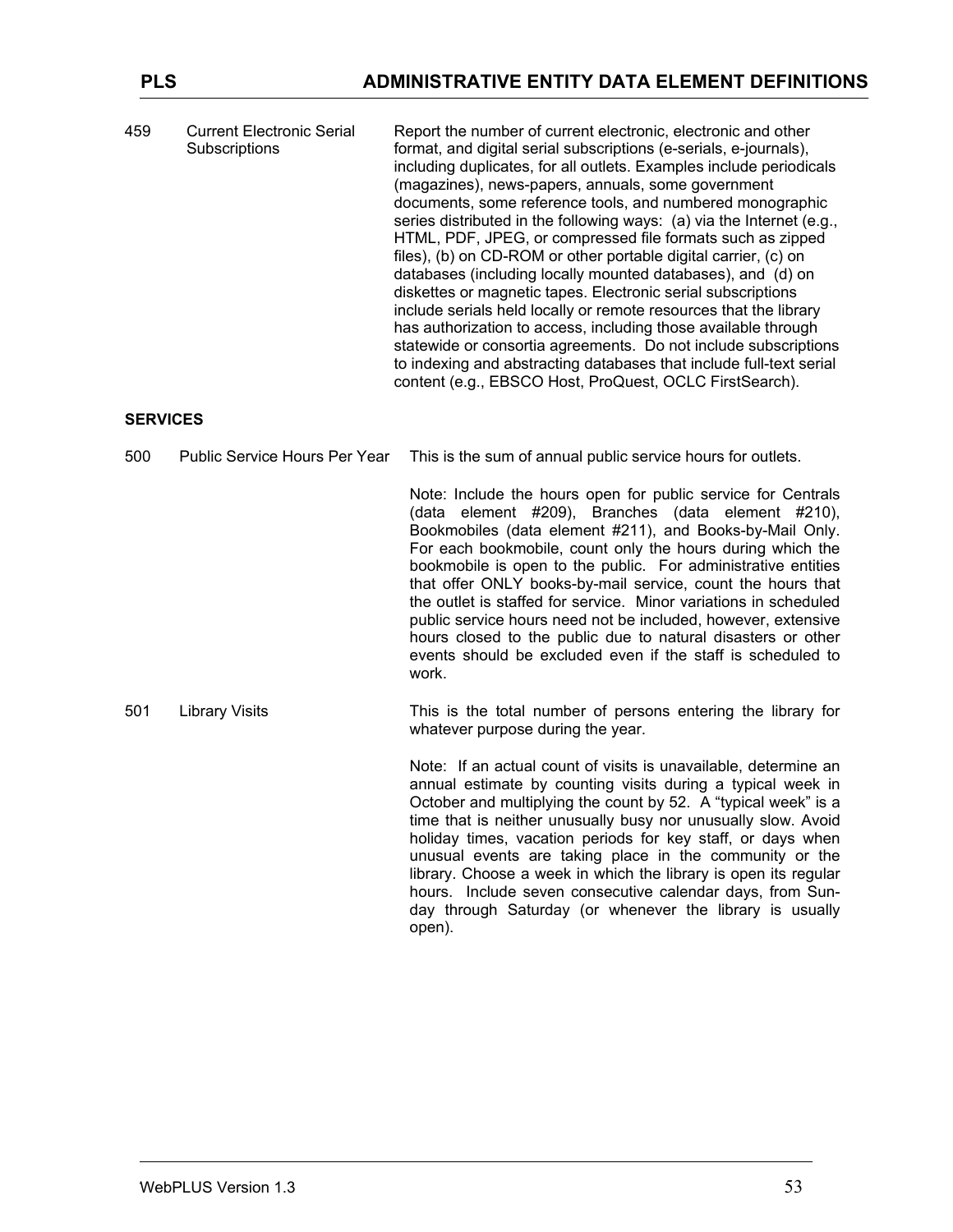| 502<br><b>Reference Transactions</b> | A reference transaction is an information contact which<br>involves the knowledge, use, recommendations,<br>interpretation, or instruction in the use of one or more<br>information sources by a member of the library staff. It<br>includes information and referral services. Information sourc-<br>es include printed and non-printed materials,<br>machine-readable databases, catalogs and other holdings<br>records, and, through communication or referral, other<br>libraries and institutions and people inside and outside the<br>library. The request may come in person, by phone, by fax, or |
|--------------------------------------|-----------------------------------------------------------------------------------------------------------------------------------------------------------------------------------------------------------------------------------------------------------------------------------------------------------------------------------------------------------------------------------------------------------------------------------------------------------------------------------------------------------------------------------------------------------------------------------------------------------|

 Do not count directional transactions or questions of rules or policies. Examples of directional transactions are "*Where are the children's books?*" and "*I'm looking for a book with the call number 811.2G.*" An example of a question of rules or policies is "*Are you open until 9:00 tonight?*"

by mail, electronic mail, or through live or networked electronic reference service from an adult, a young adult, or a child.

 Note: If an annual count of reference transactions is unavailable, determine an annual estimate by counting reference transactions during a typical week in October and multiply the count by 52. A "typical week" is a time that is neither unusually busy nor unusually slow. Avoid holiday times, vacation periods for key staff, or days when unusual events are taking place in the community or in the library. Choose a week in which the library is open its regular hours. Include seven consecutive calendar days, from Sunday through Saturday (or whenever the library is usually open).

503 Number of Registered **Borrowers** A registered borrower is a library user who has applied for and received an identification number or card from the public library that has established conditions under which the user may borrow library materials and gain access to other library resources. (*Output Measures for Public Libraries, 2nd edition*).

> Note: Files should have been purged within the past three (3) years.

550 Total Circulation The total annual circulation of all library materials of all types, including renewals.

> Note: Count all materials in all formats that are charged out for use outside the library. Interlibrary loan transactions included are only items borrowed for users. Do not include items checked out to another library.

551 Circulation of Children's **Materials** The total annual circulation of all children's materials in all formats to all users, including renewals.

#### **INTER-LIBRARY LOANS**

552 Provided To These are library materials, or copies of the materials, provided by one autonomous library to another upon request. The libraries involved in interlibrary loans are not under the same library administration. These data are reported as annual figures.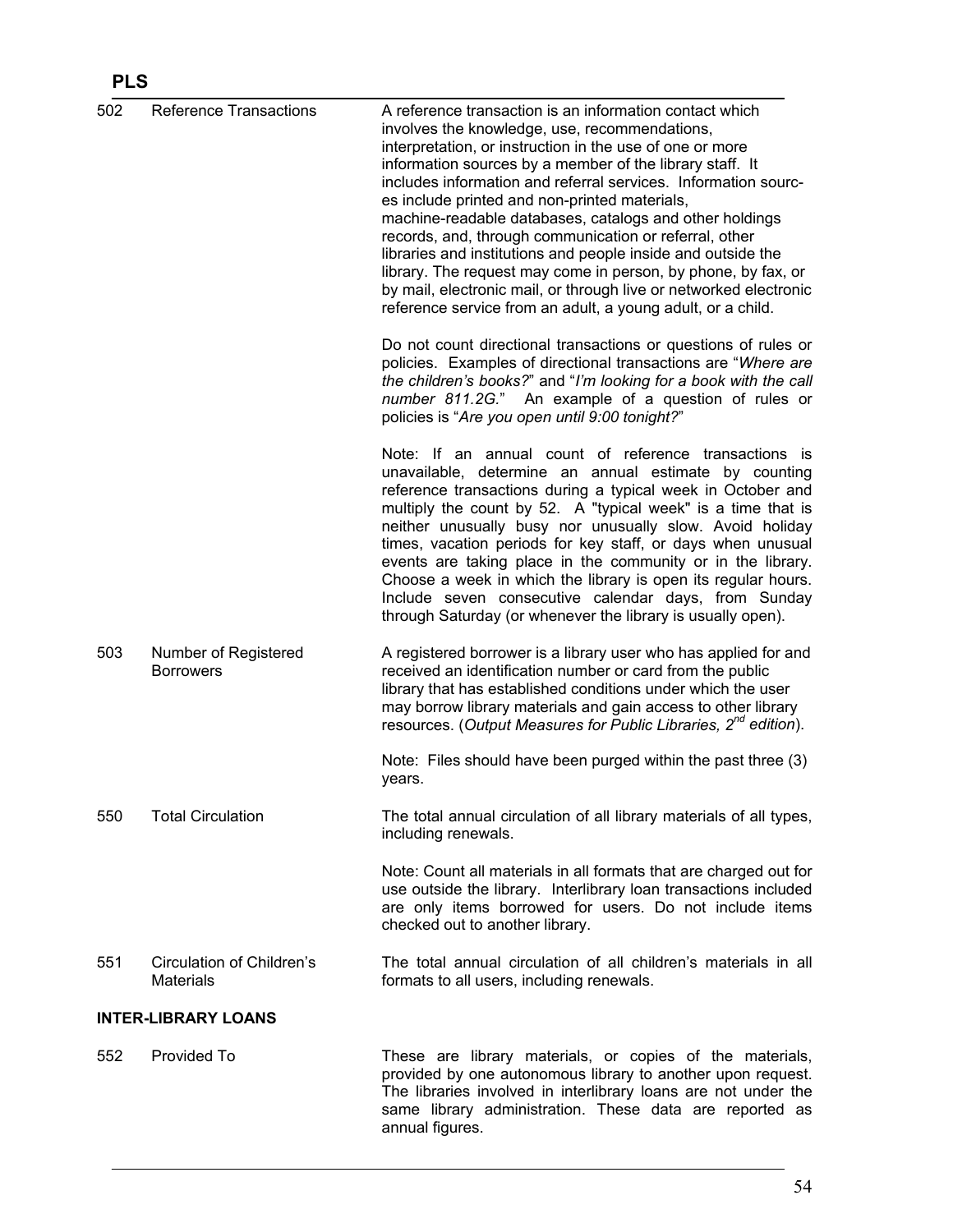| 553 | Received From                              | These are library materials, or copies of the materials,<br>received by one autonomous library from another upon<br>request. The libraries involved in interlibrary loans are not<br>under the same library administration. These data are report-<br>ed as annual figures.                                                                                                                                                                                                                                                                                                                                                                                                                                                                                                                                                                          |
|-----|--------------------------------------------|------------------------------------------------------------------------------------------------------------------------------------------------------------------------------------------------------------------------------------------------------------------------------------------------------------------------------------------------------------------------------------------------------------------------------------------------------------------------------------------------------------------------------------------------------------------------------------------------------------------------------------------------------------------------------------------------------------------------------------------------------------------------------------------------------------------------------------------------------|
|     | <b>LIBRARY PROGRAMS</b>                    |                                                                                                                                                                                                                                                                                                                                                                                                                                                                                                                                                                                                                                                                                                                                                                                                                                                      |
| 600 | <b>Total Number of Library</b><br>Programs | A program is any planned event which introduces the group<br>attending to any of the broad range of library services or<br>activities or which directly provides information to participants.<br>Programs may cover use of the library, library services, or<br>library tours. Programs may also provide cultural, recreational,<br>or educational information, often designed to meet a specific<br>social need. Examples of these types of programs include<br>film showings, lectures, story hours, literacy, English as a<br>second language, citizenship classes, and book discussions.<br>Count all programs, whether held on- or off-site, that are<br>sponsored or co-sponsored by the library. Exclude programs<br>sponsored by other groups that use library facilities.<br>If programs are offered as a series, count each program in the |
|     |                                            | series. For example, a film series offered once a week for<br>eight weeks should be counted as eight programs.<br>Exclude library activities delivered on a one-to-one<br>Note:                                                                                                                                                                                                                                                                                                                                                                                                                                                                                                                                                                                                                                                                      |

basis, rather than to a group, such as one-to-one literacy tutoring, services to homebound, resume writing assistance, homework assistance, and mentoring activities.

601 Number of Children's Programs A children's program is any planned event for which the primary audience is children and which introduces the group of children attending to any of the broad range of library services or activities for children or which directly provides information to participants. Children's programs may cover use of the library, library services, or library tours. Children's programs may also provide cultural, recreational, or educational information, often designed to meet a specific social need. Examples of these types of programs include story hours and summer reading events.

> Count all children's programs, whether held on- or off-site, that are sponsored or co-sponsored by the library. Do not include children's programs sponsored by other groups that use library facilities. If children's programs are offered as a series, count each program in the series. For example, a story hour offered once a week, 48 weeks a year, should be counted as 48 programs. Exclude library activities for children delivered on a one-to-one basis, rather than to a group, such as one-toone literacy tutoring, services to homebound, homework assistance, and mentoring activities. This figure is a subset of the Total Number of Library Programs (data element #600).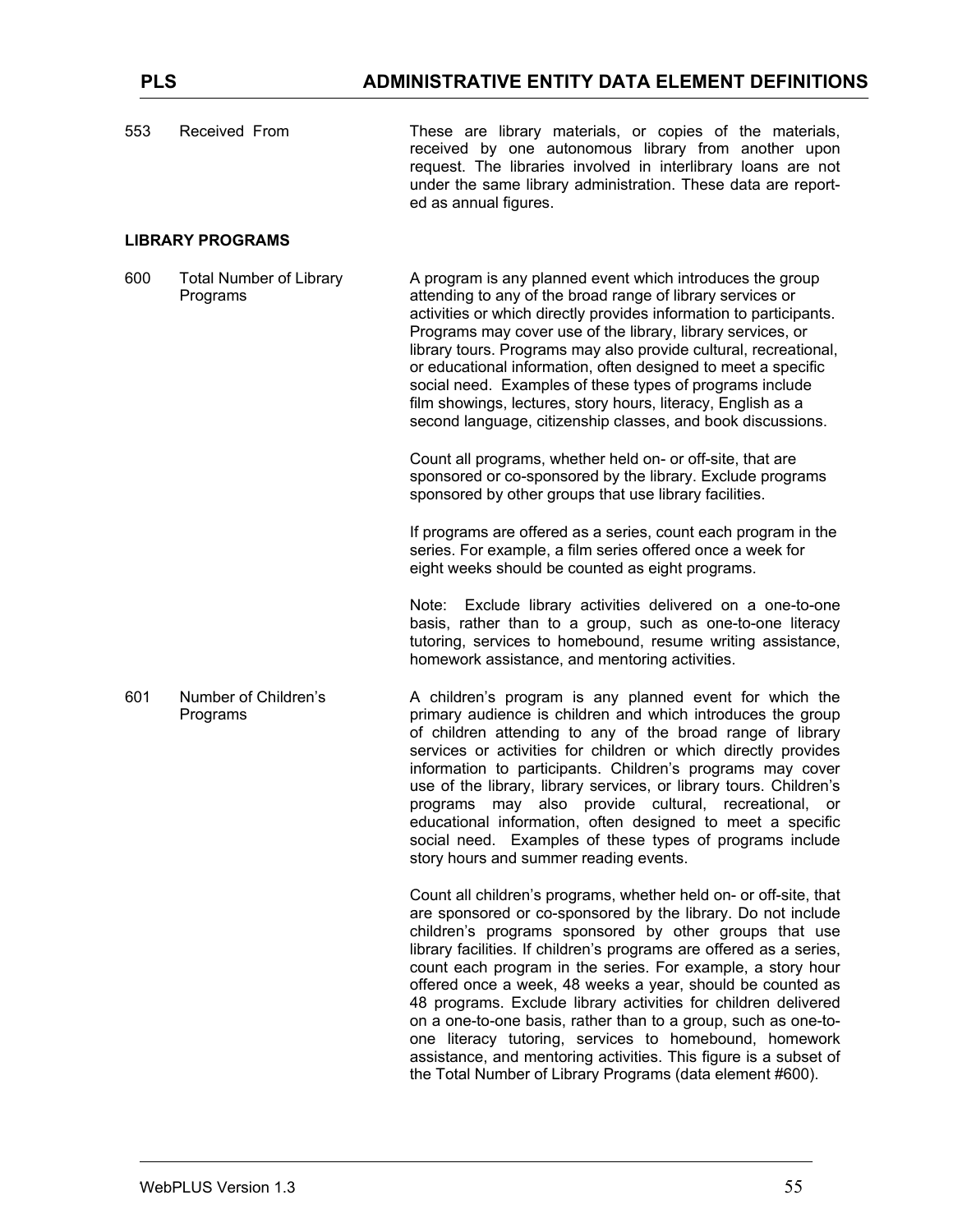|     |                                                | Note: Output Measures for Public Library Services to Children:<br>A Manual of Standardized Procedures (ALA, 1992) defines<br>children as persons age 14 and under.                                                                                                                                                    |
|-----|------------------------------------------------|-----------------------------------------------------------------------------------------------------------------------------------------------------------------------------------------------------------------------------------------------------------------------------------------------------------------------|
| 602 | <b>Total Attendance at Library</b><br>Programs | This is a total count of the audience at all library programs<br>during the reporting period. (See Total Number of Library<br>Programs, data element #600, for the definition of a library<br>program.)                                                                                                               |
| 603 | Children's Program<br>Attendance               | The count of the audience at all programs for which the<br>primary audience is children 14 years and under. Include<br>adults who attend programs intended primarily for children.                                                                                                                                    |
|     |                                                | Note: Do not count attendance at library activities for children<br>that are delivered on a one-to-one basis, rather than to a<br>group, such as one-to-one literacy tutoring, services to<br>homebound, homework assistance, and mentoring activities.<br>(See Number of Children's Programs, data element #601, for |

the definition of a children's library program.)

#### **OTHER ELECTRONIC INFORMATION**

| 650 | Number of Internet<br>Computers Used by<br><b>General Public</b> | Report the number of the library's Internet computers<br>[personal computers (PCs) and laptops], whether purchased,<br>leased, or donated, used by the general public in the library.                                                                                                                                                                                                                                                                                                                                                       |
|-----|------------------------------------------------------------------|---------------------------------------------------------------------------------------------------------------------------------------------------------------------------------------------------------------------------------------------------------------------------------------------------------------------------------------------------------------------------------------------------------------------------------------------------------------------------------------------------------------------------------------------|
| 651 | Number of Users of Public<br>Internet Computers Per<br>Year      | Report the total number of individuals that have used Internet<br>computers in the library during the last year. If the computer is<br>used for multiple purposes (Internet access, word-processing,<br>OPAC, etc.) and Internet users cannot be isolated, report all<br>usage. A typical week or other reliable estimate may be used<br>to determine the annual number. Sign-up forms or Web-log<br>tracking software also may provide a reliable count of users.                                                                          |
|     |                                                                  | Note: The number of users may be counted manually, using<br>registration logs. Count each user that uses public internet<br>computers, regardless of the amount of time spent on the<br>computer. A user who uses the library's public internet<br>computer(s) three times a year would count as three<br>customers. Software such as "Historian" can also be used to<br>track the number of users at each public internet computer. If<br>the data element is collected as a weekly figure, multiply that<br>figure by 52 to annualize it. |

\* Revised data element name or definition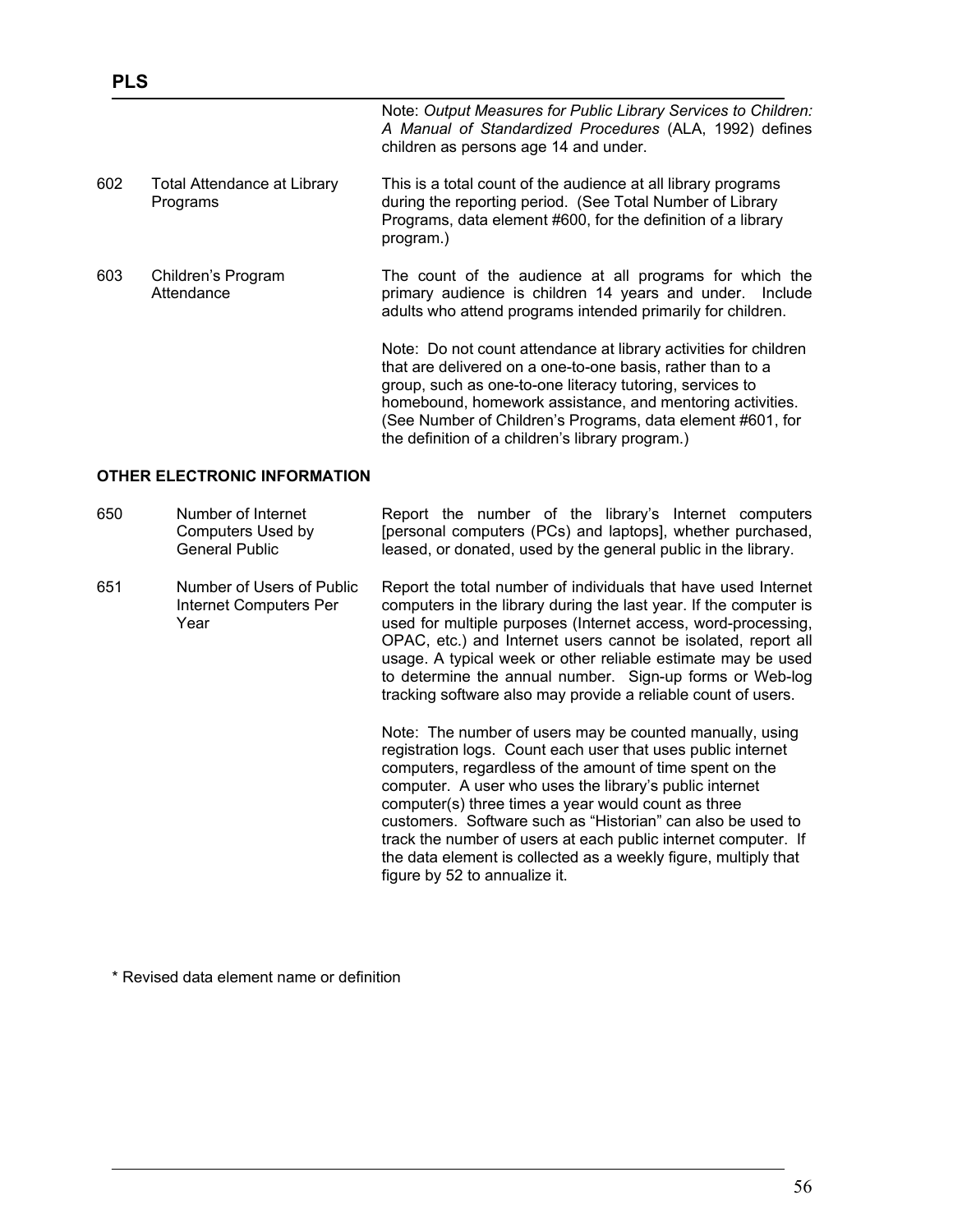## **Outlet Data Element Definitions**

| #   | <b>Data Element Name</b>               | <b>Data Element Definition</b>                                                                                                                                                                                                                                                                                                                                                                   |
|-----|----------------------------------------|--------------------------------------------------------------------------------------------------------------------------------------------------------------------------------------------------------------------------------------------------------------------------------------------------------------------------------------------------------------------------------------------------|
| 700 | FSCS ID and SEQ<br>(Automatic Display) | This is the identification code assigned by WebPLUS.<br>Outlets are assigned the same FSCS ID as the adminis-<br>trative entity to which they belong, with a unique three-<br>digit suffix added to distinguish each outlet.                                                                                                                                                                     |
| 701 | LIB ID (Optional)                      | This is the state-assigned identification code for the<br>outlet.                                                                                                                                                                                                                                                                                                                                |
| 702 | Name                                   | This is the legal name of the outlet.                                                                                                                                                                                                                                                                                                                                                            |
|     |                                        | Note: Provide the legal name of the outlet. Do not use<br>acronyms. Do not abbreviate the name unless it exceeds<br>the WebPLUS field length of 60 characters.<br>Avoid<br>abbreviations at the beginning of the name and do not<br>punctuate abbreviations. (See Standard Abbreviations<br>for WebPLUS in Appendix I.)                                                                          |
| 703 | <b>Street Address</b>                  | This is the complete street address of the outlet.                                                                                                                                                                                                                                                                                                                                               |
|     |                                        | Note: Do not report a post office box or general delivery.<br>For a bookmobile that operates from an administrative<br>entity, branch, or central library, report the address of the<br>administrative entity, branch or central library from which<br>it operates. For a bookmobile that is itself the<br>administrative entity, report the address where the<br>bookmobile is parked at night. |
| 704 | City                                   | This is the city or town in which the outlet is located.                                                                                                                                                                                                                                                                                                                                         |
| 705 | ZIP Code                               | This is the standard five-digit postal ZIP code for the<br>street address of the outlet.                                                                                                                                                                                                                                                                                                         |
| 706 | $ZIP+4$                                | This is the four-digit postal ZIP code extension for the<br>street address of the outlet.                                                                                                                                                                                                                                                                                                        |
| 707 | County of the Outlet                   | This is the county in which the outlet is located.                                                                                                                                                                                                                                                                                                                                               |
| 708 | Phone                                  | This is the telephone number of the outlet, including area<br>code.                                                                                                                                                                                                                                                                                                                              |
|     |                                        | Note: Report telephone number without spacing or<br>punctuation. If the outlet has no phone, enter "-3" (for Not<br>Applicable).                                                                                                                                                                                                                                                                 |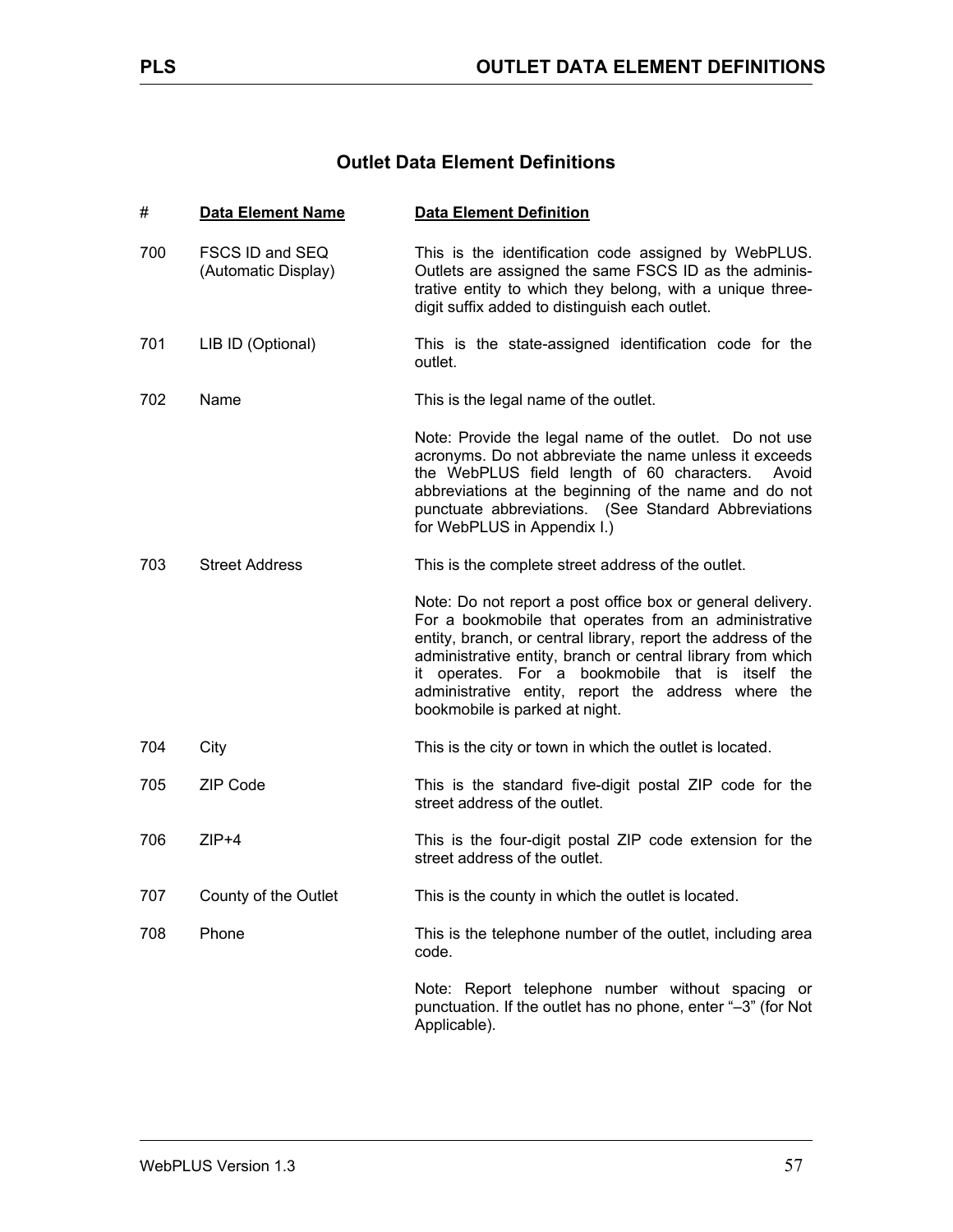709 Outlet Type Code **An outlet is a unit of an administrative entity that provides** direct public library service.

Select one of the following:

 BM—Books-by-Mail Only. A direct mail order service which provides books and other library materials. Booksby-mail typically serves rural residents, the disabled, the homebound, and others without access to another type of public library outlet. Requests for materials are usually received by mail and by telephone only. Only books-bymail services that are housed separately from any other type of direct public service outlet (that is, central library, branches, or bookmobiles) should be coded here.

 BR—Branch Library. A branch library is an auxiliary unit of an administrative entity which has at least all of the following:

- 1. Separate quarters;
- 2. An organized collection of library materials;
- 3. Paid staff; and
- 4. Regularly scheduled hours for being open to the public.

 BS—Bookmobile(s). A bookmobile is a traveling branch library. It consists of at least all of the following:

- 1. A truck or van that carries an organized collection of library materials;
- 2. A paid staff; and
- 3. Regularly scheduled hours (bookmobile stops) for being open to the public.

 Note: A separate outlet record may be created for each bookmobile. You may wish to create separate outlet records for individual bookmobiles if (1) they have different addresses and/or (2) they have different Metropolitan Status Codes (see outlet data element #710). Alternatively, a bookmobile outlet record may include more than one bookmobile.

 CE—Central Library. This is one type of single outlet library (SO) or the library which is the operational center of a multiple-outlet library (MO or MA). Usually all processing is centralized here and the principal collections are housed here. Synonymous with main library.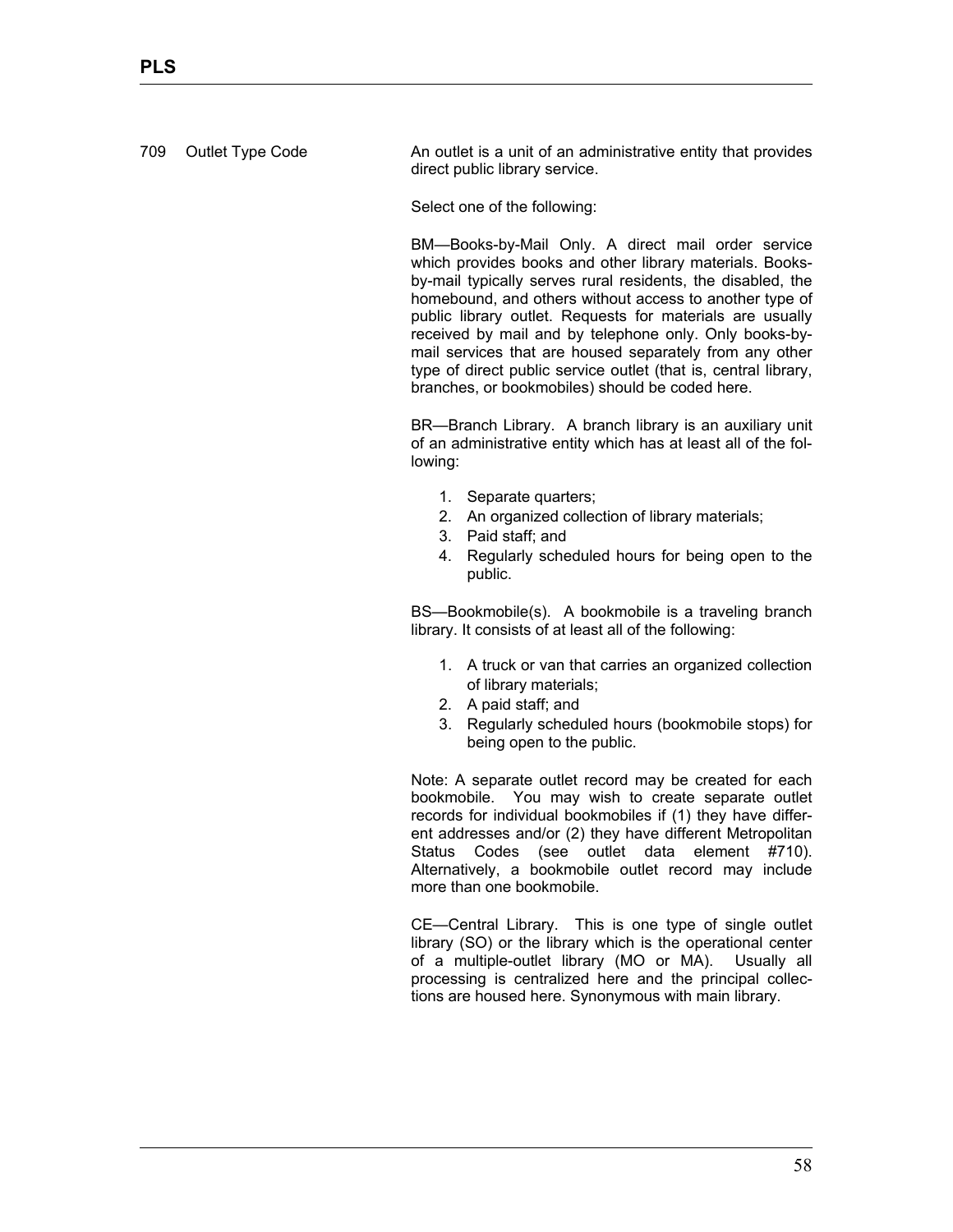Note: Each administrative entity may report either no central library or one central library. No administrative entity may report more than one central library. If you wish to identify a central library in the outlet file, identify the library with the largest collection as the central library for FSCS purposes, and report all others as branches. Where there are several co-equal outlets and no principal collection, report all such outlets as branches, not central libraries.

710 Metropolitan Status Code Select one of the following. Bookmobiles should report the code which best describes their primary service area.

> Note: Contact the State Data Center for specific information about Metropolitan Areas in your state.

> CC—Central City. The largest central city and, in some cases, up to two additional central cities are included in the title of the Metropolitan Area; there also are central cities that are not included in a Metropolitan Area title. A Metropolitan Area central city does not include any part of that city that extends outside the Metropolitan Area boundary.

> NC—Metropolitan Area, but Not Within Central City Limits. A large population nucleus, together with adjacent communities that have a high degree of economic and social integration with that nucleus. Some Metropolitan Areas are defined around two or more nuclei. Each Metropolitan Area must contain a place with a minimum population of 50,000 or a Census Bureau-defined urbanized area and a total Metropolitan Area population of at least 100,000 (75,000 in New England). A Metropolitan Area comprises one or more central counties. (Independent cities are considered county equivalents.) A Metropolitan Area may also include one or more outlying counties that have close economic and social relationships with the central county. An outlying county must have a specified level of commuting to the central counties and also must meet certain standards regarding metropolitan character, such as population density, urban population, and population growth. In New England, Metropolitan Areas are composed of cities and towns rather than whole counties.

NO—Not in a Metropolitan Area.

711 Square Footage of Outlet Provide the area, in square feet, of the public library outlet (central library or branch). Report the total area in square feet for each library outlet (central library or branch) separately. This is the area on all floors enclosed by the outer walls of the library outlet. Include all areas occupied by the library outlet, including those areas off-limits to the public. Include any areas shared with another agency or agencies if the outlet has use of that area.